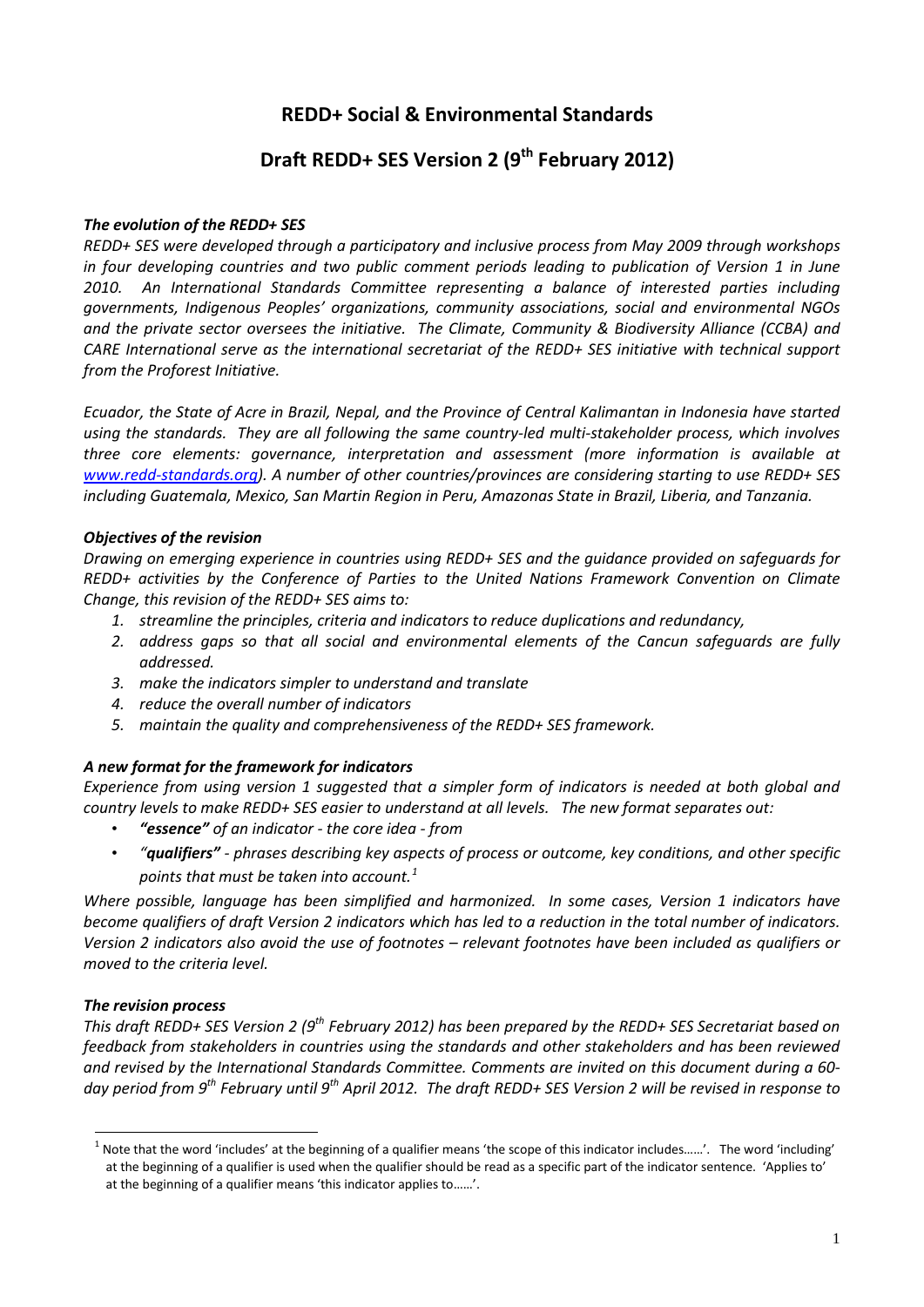*comments received and a second public comment period is planned for May and June 2012. Specific comments about the content of the standards and suggestions for ways to clarify or improve the text will be much appreciated.* 

*This draft REDD+ SES Version 2 (9th February) is available in English and translations to Spanish, French and Portuguese are also available. Comments may be submitted in English, French, Spanish, Portuguese or Bahasa Indonesian. Comments about words or phrases that may be problematic to translate would be very welcome.*

*Comments should be submitted via the form provided at [www.redd-standards.org.](http://www.redd-standards.org/)*

#### **Need for the standards**

While activities that reduce emissions from deforestation and forest degradation (REDD) and contribute to conservation, sustainable management of forests and enhancement of forest carbon stocks (REDD+) have the potential to deliver significant social and environmental multiple benefits, many have also highlighted the serious risks notably for Indigenous Peoples and local communities, and in particular for marginalized<sup>[2](#page-0-1)</sup> and/or vulnerable<sup>[3](#page-1-0)</sup> social groups within these forest-dependent communities. Recognizing growing awareness at both international and national levels of the need for effective social and environmental safeguards, this initiative aims to define and build support for a higher level of social and environmental performance from REDD+ programs.

#### **Role of the REDD+ Social & Environmental Standards**

REDD+ SES can be used by governments, NGOs, financing agencies and other stakeholders to design and implement REDD+ programs that respect the rights of Indigenous Peoples and local communities and generate significant social and biodiversity multiple benefits. These standards are designed to work for the new global REDD+ regime expected to emerge out of ongoing UNFCCC and related negotiations, that is for government-led programs implemented at national or state/provincial/regional level and for all forms of fund-based or market-based financing. By providing a comprehensive framework of key issues to address with respect to the social and environmental performance of a REDD+ program, the standards provide guidance to assist with REDD+ design and also provide a mechanism for monitoring and reporting on the social and environmental performance of REDD+ programs during implementation. REDD+ SES provide countries with a tool to address the REDD+ safeguards listed in Annex 1 of the Cancun agreement (UNFCCC decision 1/CP.16 appendix 1) consistent with the guidance on systems for providing information on how safeguards are addressed and respected agreed at the Durban UNFCCC conference of parties (UNFCCC COP 17 Guidance on systems for providing information on how safeguards are addressed and respected and modalities relating to forest reference emission levels and forest reference levels as referred to in decision  $1/CP.16$ ).<sup>[4](#page-1-1)</sup>

#### **Components of the standards**

<span id="page-1-2"></span>The REDD+ SES consist of principles, criteria and indicators which define issues of concern and conditions to be met to achieve high social and environmental performance and a process for assessment.

<sup>&</sup>lt;sup>2</sup> 'Marginalized' people or groups are those that have little or no influence over decision-making processes. Marginalization may be related to a range of factors including gender, ethnicity, socio-economic status, and religion. The REDD+ Social & Environmental

<span id="page-1-0"></span>Standards explicitly adopt a differentiated approach that seeks to identify and address marginalization in all its forms.<br>4 'Vulnerable' people or groups are those lacking the assets on which secure and sustainable livelih human, financial, natural, physical and political) and/or having high exposure to external stresses and shocks, including climate change, that may affect these assets and/or peoples' ability to utilize these assets. Forest dependency may be an important factor affecting vulnerability particularly where the REDD+ program itself may change access to forest resources. In many

<span id="page-1-1"></span>situations marginalization exacerbates vulnerability, e.g. marginalization by gender. .<br><sup>4</sup> A table showing correspondence between REDD+ SES principles and UNFCCC REDD+ safeguards is provided in an Annex to this document.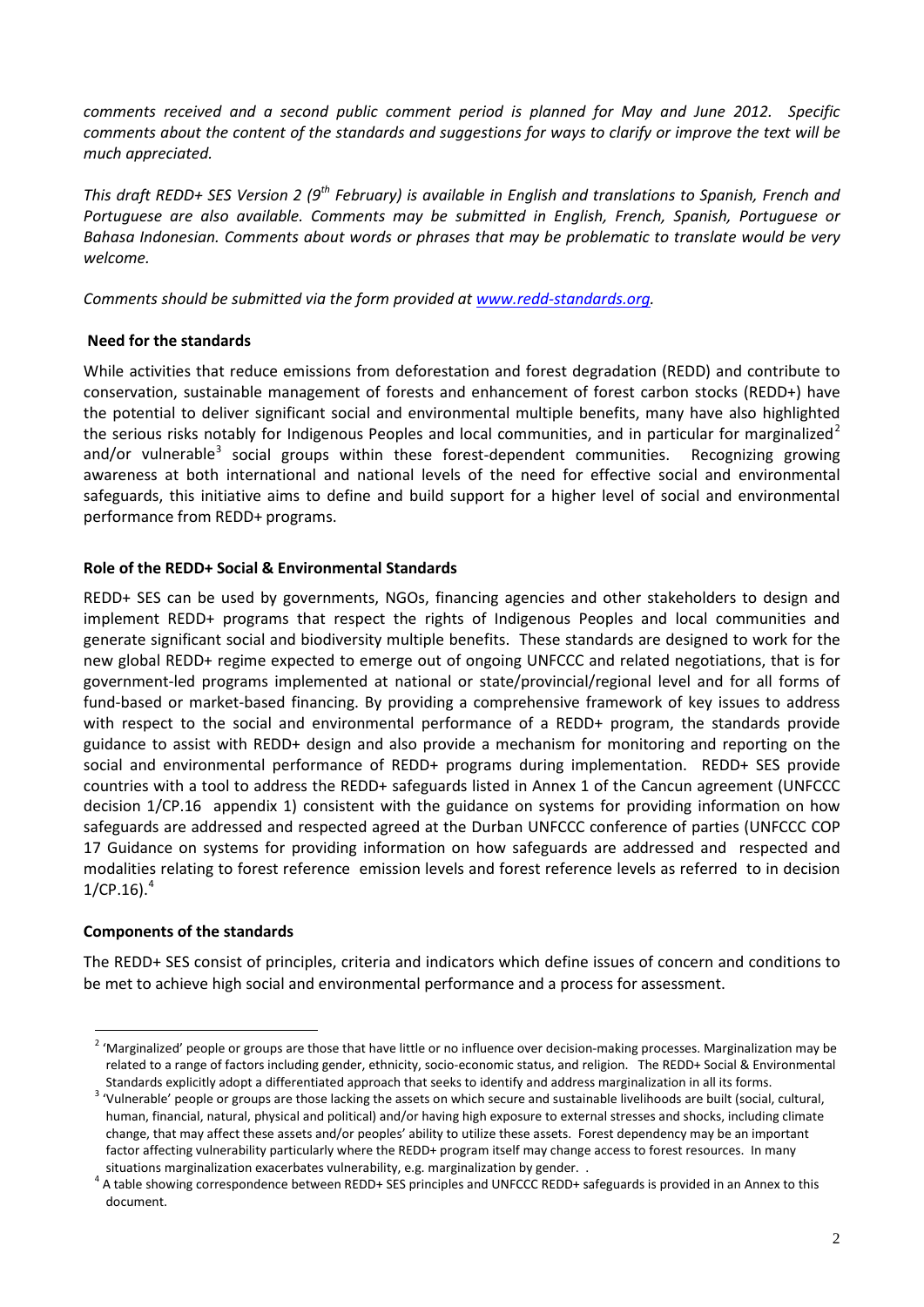- **The principles** provide the key objectives that define high social and environmental performance of REDD+ programs.
- **The criteria** define the conditions that must be met related to processes, impacts and policies in order to deliver the principles.
- **The indicators** define the information needed to show that the criteria are met.

At principle and criteria levels the standards are generic (i.e. the same across all countries). At the indicator level, there is a process for country-specific interpretation to develop a set of indicators that are tailored to the context of a particular country. For this reason the international version of the standards includes only a "framework for indicators" that is intended to guide the country-specific interpretation process rather than provide specific indicators that must be used in each country. An international review process will ensure consistency across the country-specific interpretations.

#### **Using REDD+ SES at country level**

All the countries participating in the REDD+ SES initiative are following the same country-led multistakeholder process, which involves three core elements: governance, interpretation and assessment.

#### **Governance**

The institutional structures and decision-making processes that govern the use of REDD+ SES in each country ensure the participation of a balance of rights holders and stakeholders.

- A multi-stakeholder Standards Committee provides oversight.
- A joint government and civil society Facilitation Team organizes the process.

#### **Interpretation**

Country-specific interpretation adapts REDD+ SES to the country context, making the international REDD+SES locally-relevant, and includes:

- Creation of country-specific indicators (the principles and criteria remain the same across all countries).
- Design of the country-specific assessment process.

#### **Assessment**

The process for assessing performance of the REDD+ program against the country-specific indicators involves:

- **Monitoring** A monitoring plan defines what specific information will be collected, where it is found, how it will be gathered and analyzed and who will be responsible.
- **Reviewing -** Consultations are organized to facilitate stakeholder review of the draft assessment report to enhance quality and credibility.
- **Reporting**  After approval by the country-level Standards Committee, the full report of performance against the indicators of the REDD+ SES is made publicly available.

Guidelines on the use of REDD+ SES at country level are available at www.redd-standards.org.

#### **Description of the REDD+ program**

In order to apply the standards, the REDD+ program must be clearly described in a document that:

- i. States the objectives;
- ii. Identifies the drivers of deforestation and forest degradation;
- iii. Describes the policies, measures and activities, and plans for their design and implementation;
- iv. Defines the geographical areas in which activities will be implemented, where relevant;
- v. Defines the institutional arrangements for program design, implementation and evaluation.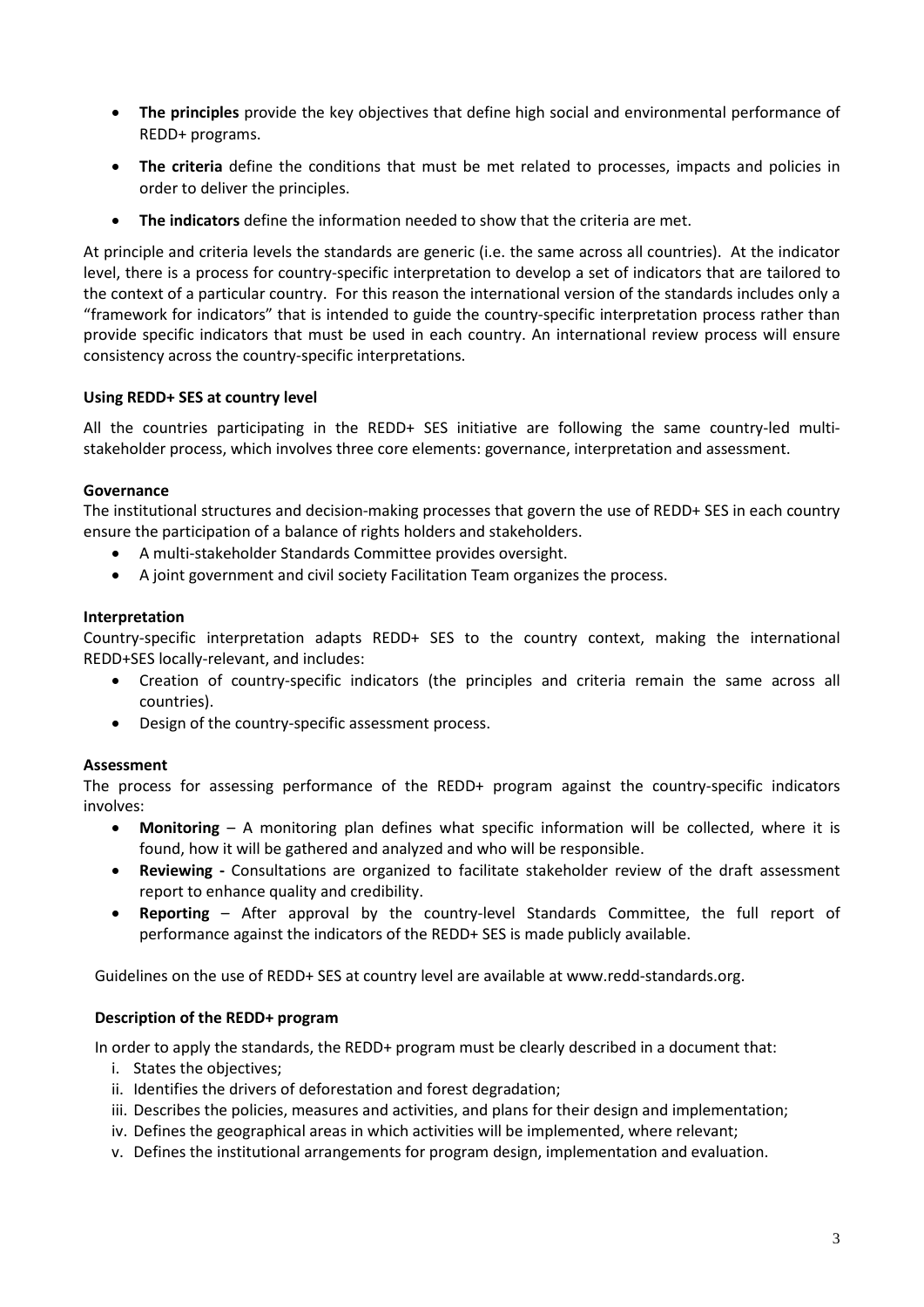| Principle 1: Rights to lands, territories and resources <sup>5</sup> are recognized and respected <sup>6</sup> by the REDD+ |  |
|-----------------------------------------------------------------------------------------------------------------------------|--|
| program'                                                                                                                    |  |

|                                                                                                                                                                                                                                   | <b>Framework for indicators</b>                                                                                                        |                                                                                                                                                                                                                                                                                                                       |  |
|-----------------------------------------------------------------------------------------------------------------------------------------------------------------------------------------------------------------------------------|----------------------------------------------------------------------------------------------------------------------------------------|-----------------------------------------------------------------------------------------------------------------------------------------------------------------------------------------------------------------------------------------------------------------------------------------------------------------------|--|
| <b>Criteria</b>                                                                                                                                                                                                                   | <b>Essence</b>                                                                                                                         | <b>Qualifiers</b>                                                                                                                                                                                                                                                                                                     |  |
| 1.1<br>The REDD+ program<br>effectively identifies the<br>different rights holders <sup>8</sup><br>(statutory and customary <sup>9</sup> ) and<br>their rights to lands, territories<br>and resources relevant to the<br>program. | 1.1.1 A process is established to<br>inventory and map rights to<br>lands, territories and resources<br>relevant to the REDD+ program. | i. The process is participatory.<br>ii. Includes statutory and customary<br>rights.<br>iii. Includes<br>tenure/use/access/management<br>rights.<br>iv. Includes rights of marginalized<br>and/or vulnerable groups.<br>v. Includes overlapping or conflicting<br>rights.                                              |  |
|                                                                                                                                                                                                                                   | 1.1.2 Land-use plans used by the<br>REDD+ program identify the<br>rights of all relevant rights<br>holders.                            | i. Includes forest management<br>plans.<br>ii. Includes overlapping or conflicting<br>rights.<br>iii. Includes statutory and customary<br>rights.<br>iv. Spatial boundaries of rights are<br>mapped.<br>v. Applies to rights holders relevant<br>to the REDD+ program identified<br>in accordance with criterion 6.1. |  |
| 1.2<br>The REDD+ program<br>recognizes and respects both<br>statutory and customary rights <sup>10</sup><br>to lands, territories and                                                                                             | 1.2.1 Policies of the REDD+<br>program include recognition of<br>and respect for customary rights.                                     | i. Applies to Indigenous Peoples and<br>local communities.                                                                                                                                                                                                                                                            |  |
| resources which Indigenous<br>Peoples or local communities <sup>11</sup><br>have traditionally owned,<br>occupied or otherwise used or                                                                                            | 1.2.2 Land-use plans used by the<br>REDD+ program recognize and<br>respect rights of Indigenous<br>Peoples and local communities.      | i. Includes forest management<br>plans.<br>ii. Includes customary and statutory<br>rights.                                                                                                                                                                                                                            |  |
| acquired. <sup>12</sup>                                                                                                                                                                                                           | 1.2.3 The REDD+ program<br>promotes securing statutory<br>rights to lands, territories and<br>resources.                               | i. Applies to lands, territories and<br>resources which Indigenous<br>Peoples and local communities<br>have traditionally owned,<br>occupied or otherwise used or<br>acquired.<br>ii. Including securing existing<br>statutory rights and conversion of<br>customary rights to statutory                              |  |

 $5$  'Resources' is understood to include ecosystem services provided by these resources.<br> $6$  'Respect' is taken to include not undermining or prejudicing rights.

<span id="page-3-1"></span><span id="page-3-0"></span> $<sup>7</sup>$  The REDD+ program comprises objectives, policies and measures developed for the program and other relevant policies that</sup>

<span id="page-3-3"></span>

<span id="page-3-2"></span>support it.<br><sup>8</sup> Including holders of individual rights and Indigenous Peoples and others who hold collective rights.<br><sup>9</sup> 'Customary rights' to lands and resources refers to patterns of long-standing community land and reso with Indigenous Peoples' and local communities' customary laws, values, customs, and traditions, including seasonal or cyclical

<span id="page-3-5"></span><span id="page-3-4"></span>

<span id="page-3-7"></span>use, rather than formal legal title to land and resources issued by the State.<br>
<sup>10</sup> Including individual and collective rights.<br>
<sup>11</sup> Wherever the term Indigenous Peoples and local communities is used through these stand

<span id="page-3-6"></span>attention will be paid to marginalized and/or vulnerable groups within these communities.<br><sup>12</sup> In particular, recognizing that Indigenous Peoples have the right to own, use, develop and control the lands, territories and resources that they possess by reason of traditional ownership or other traditional occupation or use, as well as those that they have otherwise acquired.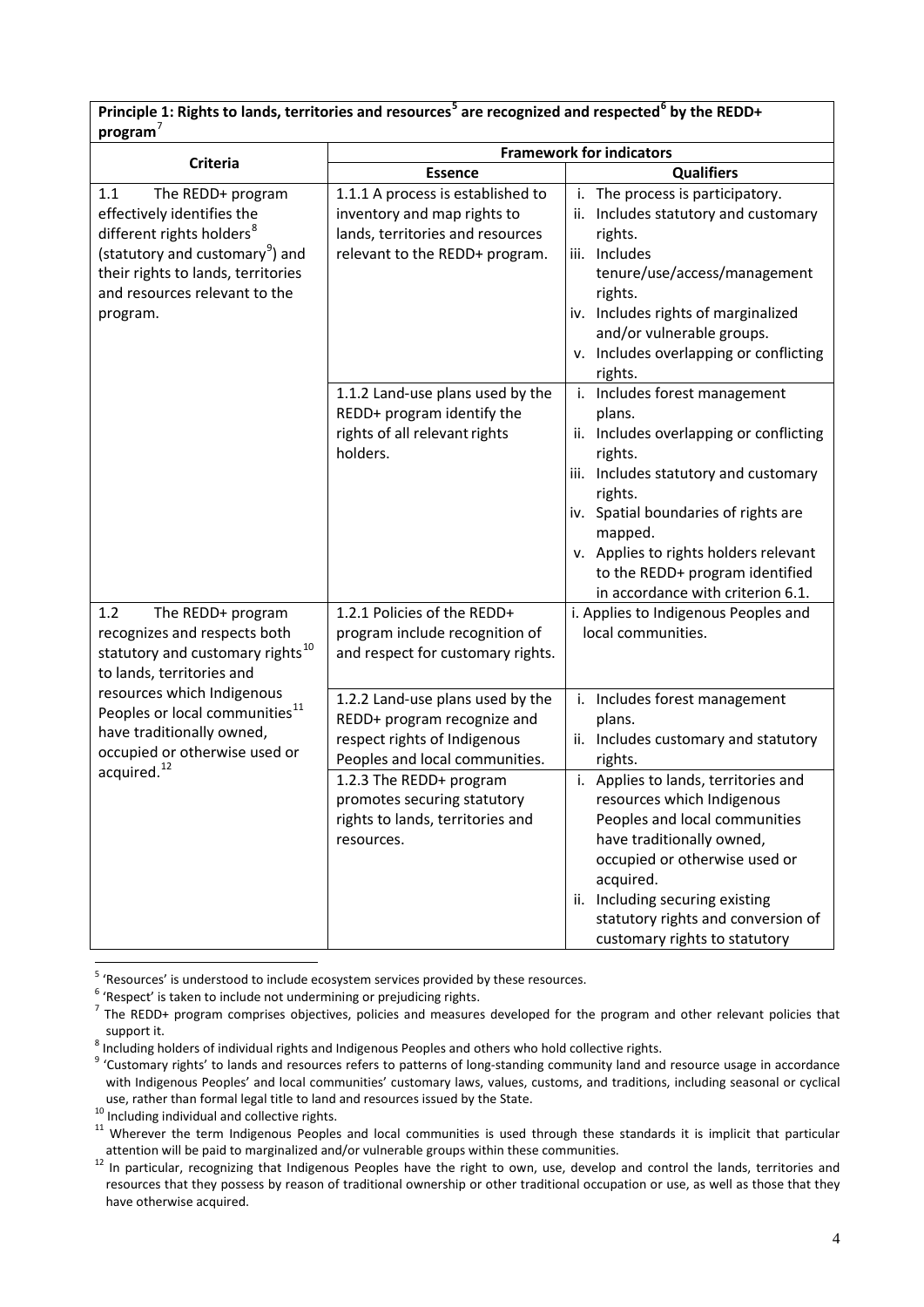|                                                                                                                                                                                                                                                                                                                      |                                                                                                                                                                                     |            | rights.                                                                                                                                                                                                                                                                 |
|----------------------------------------------------------------------------------------------------------------------------------------------------------------------------------------------------------------------------------------------------------------------------------------------------------------------|-------------------------------------------------------------------------------------------------------------------------------------------------------------------------------------|------------|-------------------------------------------------------------------------------------------------------------------------------------------------------------------------------------------------------------------------------------------------------------------------|
| 1.3 The REDD+ program<br>requires the free, prior and<br>informed consent of Indigenous<br>Peoples <sup>13</sup> and local communities<br>for any activities affecting their                                                                                                                                         | 1.3.1 Policies of the REDD+<br>program uphold the principle of<br>free, prior and informed consent<br>of Indigenous Peoples and local<br>communities.                               | i.         | Applies to any activities affecting<br>their rights to lands, territories<br>and resources.                                                                                                                                                                             |
| rights to lands, territories and<br>resources.                                                                                                                                                                                                                                                                       | 1.3.2 The REDD+ program<br>effectively disseminates<br>information about the<br>requirement for free, prior and<br>informed consent of Indigenous<br>Peoples and local communities. |            | i. Applies to any activities affecting<br>their rights to lands, territories<br>and resources.                                                                                                                                                                          |
|                                                                                                                                                                                                                                                                                                                      | 1.3.3 Collective rights holders<br>define a process of obtaining<br>their free, prior and informed<br>consent.                                                                      | ii.        | i. Including definition of their own<br>representative and traditional<br>institutions that have authority to<br>give consent on their behalf.<br>The process is transparent.                                                                                           |
|                                                                                                                                                                                                                                                                                                                      | 1.3.4 Free, prior and informed<br>consent is obtained from<br>Indigenous Peoples.                                                                                                   | i.         | In accordance with their customs,<br>norms and traditions.<br>ii. Applies to activities that may<br>affect their rights, particularly<br>their rights to own and control<br>traditionally owned lands,<br>territories and resources.                                    |
|                                                                                                                                                                                                                                                                                                                      | 1.3.5 Free, prior and informed<br>consent is obtained from<br>members of local communities.                                                                                         |            | i. Applies to activities affecting their<br>customary or other rights to<br>lands, territories and resources<br>ii. Uses mutually agreed procedures.                                                                                                                    |
|                                                                                                                                                                                                                                                                                                                      | 1.3.6 Where any relocation or<br>displacement occurs, there is<br>prior agreement on the provision<br>of alternative lands and/or fair<br>compensation.                             | i.<br>iii. | Any relocation or displacement is<br>in accordance with free, prior and<br>informed consent.<br>ii. Includes physical or economic<br>relocation or displacement.<br>The agreement includes the right<br>to return once the reasons for the<br>displacement have ceased. |
| 1.4 Where the REDD+ program<br>enables private ownership <sup>14</sup> of<br>carbon rights <sup>15</sup> , these rights are<br>based on the statutory and<br>customary rights to the lands,<br>territories and resources <sup>16</sup> that<br>generated the greenhouse gas<br>emissions reductions and<br>removals. | 1.4.1 Where the REDD+ program<br>enables private ownership of<br>carbon rights, a process for<br>defining carbon rights is<br>developed and implemented.                            | i.<br>ii.  | The process is transparent.<br>The allocation of rights is based<br>on the statutory and customary<br>rights to the lands, territories and<br>resources that generated the<br>greenhouse gas emissions<br>reductions and removals.                                      |

<span id="page-4-3"></span> $13$  In conformance with relevant international treaties, conventions and other instruments including the United Nations Declaration

<span id="page-4-1"></span><span id="page-4-0"></span>

on the Rights of Indigenous Peoples and International Labor Organization Convention 169.<br><sup>14</sup> Ownership of carbon rights may be individual or collective.<br><sup>15</sup> 'Carbon rights' are defined as the rights to enter into contrac

<span id="page-4-2"></span><sup>&</sup>lt;sup>16</sup> The statutory and customary rights to the lands, territories and resources and the rights holders relevant to the REDD+ program' are identified in accordance with criterion 1.1.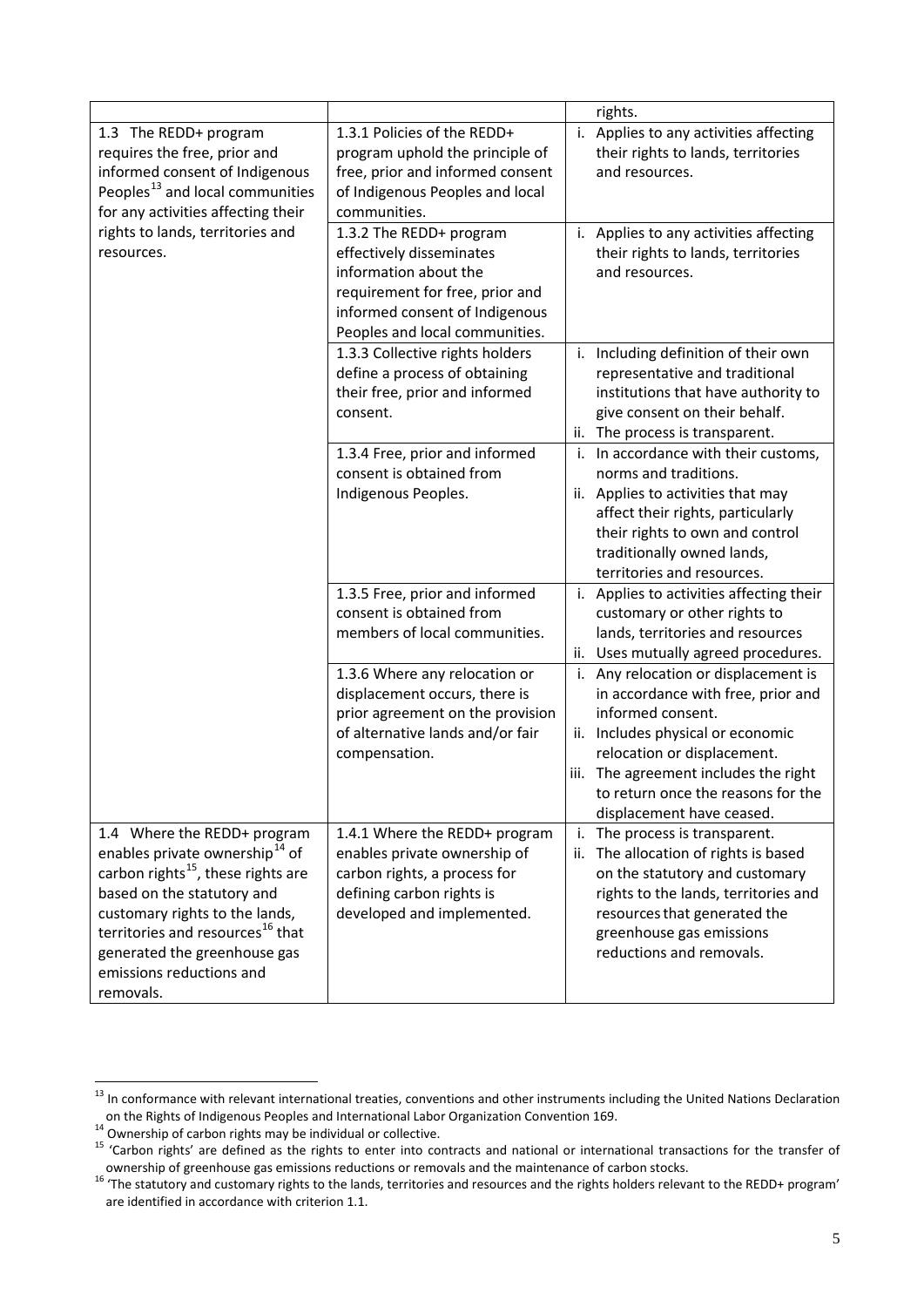#### **Principle 2: The benefits of the REDD+ program are shared equitably[17](#page-4-3) among all relevant[18](#page-5-0) rights holders and stakeholders.[19](#page-5-1)**

| וואוטווטוואנו                                                                                                                                                                                                                                                                                                                  | <b>Framework for indicators</b>                                                                                                                                                                                                             |                                                                                                                                                                                                                                                                                                                                                                   |  |
|--------------------------------------------------------------------------------------------------------------------------------------------------------------------------------------------------------------------------------------------------------------------------------------------------------------------------------|---------------------------------------------------------------------------------------------------------------------------------------------------------------------------------------------------------------------------------------------|-------------------------------------------------------------------------------------------------------------------------------------------------------------------------------------------------------------------------------------------------------------------------------------------------------------------------------------------------------------------|--|
| <b>Criteria</b>                                                                                                                                                                                                                                                                                                                | <b>Essence</b>                                                                                                                                                                                                                              | <b>Qualifiers</b>                                                                                                                                                                                                                                                                                                                                                 |  |
| 2.1 There is transparent <sup>20</sup> and<br>participatory analysis and<br>monitoring of predicted and<br>actual costs, benefits <sup>21</sup> and<br>associated risks <sup>22</sup> of the REDD+<br>program for relevant rights<br>holder and stakeholder groups <sup>23</sup>                                               | 2.1.1 Predicted costs, benefits<br>and associated risks of the REDD+<br>program are analyzed.                                                                                                                                               | i. For each relevant rights holder<br>and stakeholder group.<br>ii. Applies to local, national and<br>other relevant levels.<br>iii. The analysis is participatory.<br>iv. Benefits include revenues and<br>other benefits.                                                                                                                                       |  |
| at all levels.                                                                                                                                                                                                                                                                                                                 | 2.1.2 Relevant rights holders and<br>stakeholders participate in<br>monitoring, review and reporting<br>of the actual costs and benefits of<br>the REDD+ program, and their<br>distribution.                                                | Including representatives of<br>i.<br>marginalized and/or vulnerable<br>people.<br>ii. Applies to local, national and<br>other relevant levels.<br>iii. Benefits include revenues and<br>other benefits<br>iv. Taking into account the initial<br>analysis of predicted costs,<br>revenues, benefits and risks<br>undertaken in accordance with<br>criterion 2.1. |  |
| 2.2 Transparent, participatory,<br>effective <sup>24</sup> and efficient <sup>25</sup><br>mechanisms are established for<br>equitable sharing of benefits of<br>the REDD+ program among and<br>within relevant rights holder and<br>stakeholder groups taking into<br>account rights, costs, benefits<br>and associated risks. | 2.2.1 Relevant rights holders and<br>stakeholders participate in<br>defining the decision-making<br>process and distribution<br>mechanism for equitable benefit-<br>sharing.                                                                | i. Participation is full and effective<br>in accordance with Principle 6.<br>ii. Participation is voluntary.<br>Including marginalized and/or<br>iii.<br>vulnerable people.<br>iv. Addresses benefit sharing<br>between and within relevant<br>rights holders and stakeholder<br>groups.                                                                          |  |
|                                                                                                                                                                                                                                                                                                                                | 2.2.2 Indigenous Peoples and<br>local communities determine the<br>form that the benefits will take<br>and how they are delivered.<br>2.2.3 Clear policies and guidelines<br>for benefit-sharing are developed,<br>agreed, disseminated and | i. The process is inclusive and<br>transparent.<br>Including marginalized and/or<br>ii.<br>vulnerable people.                                                                                                                                                                                                                                                     |  |
|                                                                                                                                                                                                                                                                                                                                | implemented.<br>2.2.4 Administrative procedures<br>for benefit sharing are timely and<br>efficient.                                                                                                                                         | i. Includes financial management.                                                                                                                                                                                                                                                                                                                                 |  |

<span id="page-5-0"></span><sup>&</sup>lt;sup>17</sup> 'Equity' and 'equitable' are defined as just, impartial and fair to all parties including marginalized and vulnerable people.<br><sup>18</sup> 'Relevant' rights holder and stakeholder groups are identified by the REDD+ program i

<span id="page-5-4"></span>

<span id="page-5-3"></span><span id="page-5-2"></span><span id="page-5-1"></span>Interests are potentially arrected by the program.<br>
<sup>20</sup> 'Transparent' means that full and clear information is publicly accessible.<br>
<sup>21</sup> Including any revenues and other benefits.<br>
<sup>22</sup> All analysis of costs, benefits an environmental and economic aspects. Costs should include those related to responsibilities and also opportunity costs. All costs, benefits and risks should be compared against the reference scenario which is the most likely land-use scenario in the absence of the REDD+ program.<br><sup>23</sup> 'Relevant rights holder and stakeholder groups' are identified in accordance with criterion 6.1.<br><sup>24</sup> 'Effective' is defined as the extent to which the emissions reductions and other goals of the p

<span id="page-5-5"></span>

<span id="page-5-7"></span><span id="page-5-6"></span>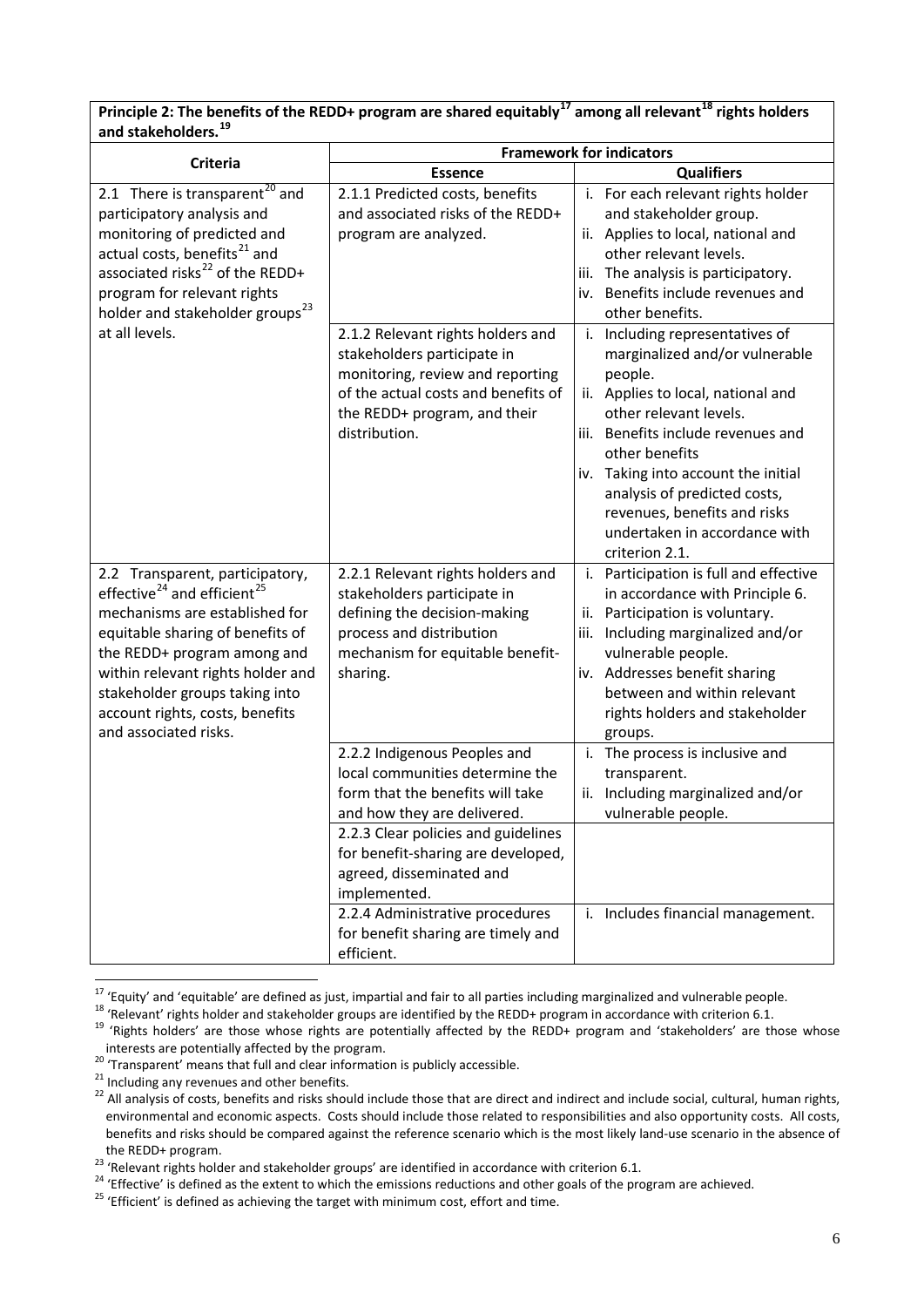| 2.2.5 The design of the benefit-  |  |
|-----------------------------------|--|
| sharing mechanisms is based on a  |  |
| review of options with respect to |  |
| the equity, effectiveness and     |  |
| efficiency of the REDD+ program.  |  |

| Principle 3: The REDD+ program improves long-term livelihood <sup>26</sup> security and well-being of Indigenous |                                    |                                       |  |
|------------------------------------------------------------------------------------------------------------------|------------------------------------|---------------------------------------|--|
| Peoples and local communities with special attention to women and the most vulnerable people. <sup>27</sup>      |                                    |                                       |  |
| <b>Criteria</b>                                                                                                  | <b>Framework for indicators</b>    |                                       |  |
|                                                                                                                  | <b>Essence</b>                     | <b>Qualifiers</b>                     |  |
| 3.1 The REDD+ program                                                                                            | 3.1.1 The objectives of the REDD+  | i. With special attention to          |  |
| generates additional, positive                                                                                   | program include improving long-    | women and the most vulnerable         |  |
| impacts <sup>28</sup> on the long-term                                                                           | term livelihood security and well- | people.                               |  |
| livelihood security and well-being                                                                               | being of Indigenous Peoples and    |                                       |  |
| of Indigenous Peoples and local                                                                                  | local communities.                 |                                       |  |
| communities, with special                                                                                        | 3.1.2 Indigenous Peoples and local | Those acknowledging benefits<br>i.    |  |
| attention to women and the                                                                                       | communities, acknowledge that      | include women and the most            |  |
| most vulnerable people.                                                                                          | they have received benefits from   | vulnerable people.                    |  |
|                                                                                                                  | participation in the REDD+         |                                       |  |
|                                                                                                                  | program.                           |                                       |  |
|                                                                                                                  | 3.1.3 The REDD+ program            | i. Includes financial, human or       |  |
|                                                                                                                  | generates additional resources to  | other resources.                      |  |
|                                                                                                                  | improve long-term livelihood       | ii. Compared with the level of        |  |
|                                                                                                                  | security and well-being of         | resources available under the         |  |
|                                                                                                                  | Indigenous Peoples and local       | most likely land-use scenario in      |  |
|                                                                                                                  | communities.                       | the absence of the REDD+              |  |
|                                                                                                                  |                                    | program.                              |  |
|                                                                                                                  | 3.1.4 Measures are adopted to      |                                       |  |
|                                                                                                                  | ensure that long-term livelihood   |                                       |  |
|                                                                                                                  | security and well-being benefits   |                                       |  |
|                                                                                                                  | are sustainable.                   |                                       |  |
| 3.2 There is participatory                                                                                       | 3.2.1 The predicted and actual     | i. The assessment is participatory.   |  |
| assessment of positive and                                                                                       | impacts of the REDD+ program on    | Includes positive and negative<br>ii. |  |
| negative social, cultural, human                                                                                 | Indigenous Peoples and local       | social, cultural, human rights,       |  |
| rights, environmental and                                                                                        | communities are assessed.          | environmental and economic            |  |
| economic impacts of the REDD+                                                                                    |                                    | impacts.                              |  |
| program for Indigenous Peoples                                                                                   |                                    | iii. With special attention to        |  |
| and local communities with                                                                                       |                                    | impacts on women and the              |  |
| special attention to women and                                                                                   |                                    | most vulnerable people.               |  |
| the most vulnerable people,                                                                                      |                                    |                                       |  |
| including both predicted and                                                                                     |                                    |                                       |  |
| actual impacts.                                                                                                  |                                    |                                       |  |
| 3.3 The REDD+ program is                                                                                         | 3.3.1 The REDD+ program design     | i. With special attention to          |  |
| adapted based on assessment of                                                                                   | includes measures to mitigate      | potential impacts on women            |  |
| predicted and actual impacts in                                                                                  | potential negative, and enhance    | and the most vulnerable people.       |  |
| order to mitigate negative, and                                                                                  | positive, impacts on Indigenous    |                                       |  |

<span id="page-6-2"></span>

<span id="page-6-0"></span><sup>&</sup>lt;sup>26</sup> 'Livelihoods' are based on social, cultural, human, financial, natural, physical and political capabilities/assets.<br><sup>27</sup> 'Vulnerable' people are those lacking the assets on which secure and sustainable livelihoods ar financial, natural, physical and political) and/or having high exposure to external stresses and shocks, including climate change, that may affect these assets and/or peoples' ability to utilize these assets. Forest dependency may be an important factor affecting vulnerability particularly where the REDD+ program itself may change access to forest resources. In many situations marginalization exacerbates vulnerability.<br><sup>28</sup> All impacts are relative to the reference scenario which is the most likely land-use scenario in the absence of the REDD+

<span id="page-6-1"></span>program.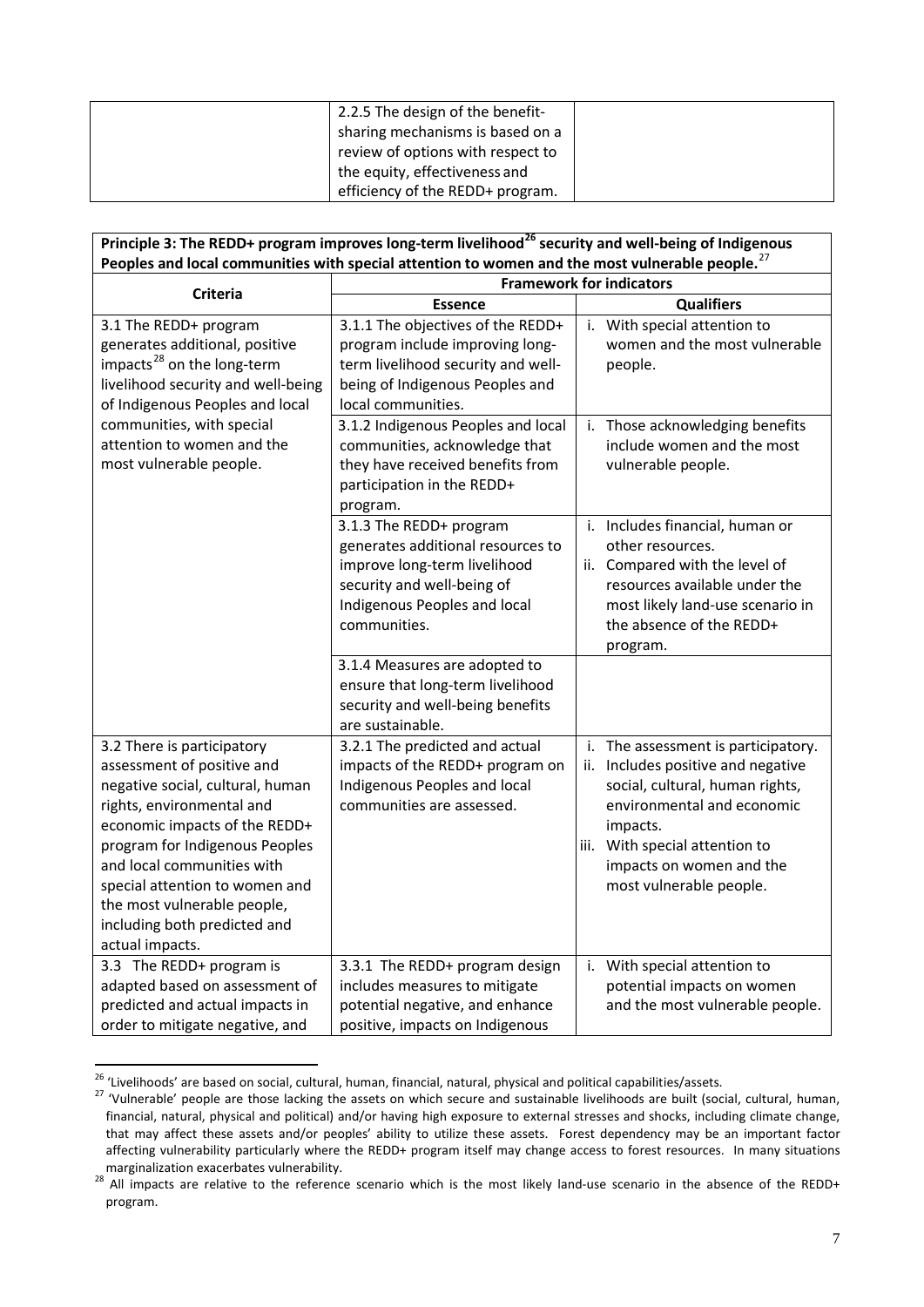| enhance positive, impacts on | Peoples and local communities. |                           |
|------------------------------|--------------------------------|---------------------------|
| Indigenous Peoples and local | 3.3.2 Feedback from impact     | With special attention to |
| communities with special     | assessment is used to develop  | impacts on women and the  |
| attention to women and the   | measures to further mitigate   | most vulnerable people.   |
| most vulnerable people.      | negative impacts, and enhance  |                           |
|                              | positive impacts on Indigenous |                           |
|                              | Peoples and local communities. |                           |

#### **Principle 4: The REDD+ program contributes to good governance**[29](#page-6-2)**, to broader sustainable development and to social justice.[30](#page-7-0)**

|                                                                                                                             | <b>Framework for indicators</b>                                                                                                                                                            |                                                                                                                                                                                                                                                                                                     |  |
|-----------------------------------------------------------------------------------------------------------------------------|--------------------------------------------------------------------------------------------------------------------------------------------------------------------------------------------|-----------------------------------------------------------------------------------------------------------------------------------------------------------------------------------------------------------------------------------------------------------------------------------------------------|--|
| <b>Criteria</b>                                                                                                             | <b>Essence</b>                                                                                                                                                                             | <b>Qualifiers</b>                                                                                                                                                                                                                                                                                   |  |
| 4.1 The governance structures of<br>the REDD+ program are clearly<br>defined, transparent and<br>accountable.               | 4.1.1 The REDD+ program<br>governance structures enable<br>effective representation of rights<br>holders and stakeholders.                                                                 | i. Applies to all relevant rights<br>holder and stakeholder groups,<br>including Indigenous Peoples and<br>local communities identified in<br>6.1.1.<br>ii. With special attention to women<br>and marginalized and/or<br>vulnerable people identified in<br>6.1.1.                                 |  |
|                                                                                                                             | 4.1.2 Information on the roles,<br>responsibilities and decision<br>making processes, of REDD+<br>program governance structures is<br>publicly accessible.<br>4.1.3 Decisions of the REDD+ | i. Includes criteria and processes<br>for participation of rights holders<br>and stakeholders and other<br>internal regulations.<br>ii. Includes information on<br>decisions taken.<br>iii. With dissemination to relevant<br>rights holders and stakeholders.<br>i. Following internal regulations |  |
|                                                                                                                             | program are made in accordance<br>with defined principles.                                                                                                                                 | and decision-making processes,<br>and principles defined by the<br>governance structures.                                                                                                                                                                                                           |  |
| 4.2 The REDD+ program is<br>coherent with relevant policies,<br>strategies and plans at all<br>relevant levels and there is | 4.2.1 Land use planning elements<br>of the REDD+ program are<br>consistent with other land use<br>planning processes.                                                                      | i. Land use planning elements of<br>the REDD+ program include<br>recognition of customary rights<br>to land territories and resources.                                                                                                                                                              |  |
| effective coordination between<br>agencies/organizations<br>responsible for the design,<br>implementation and evaluation    | 4.2.2 The REDD+ program is<br>consistent with national policies<br>and strategies to protect human<br>rights.                                                                              | i. Protecting human rights includes<br>combating discrimination against<br>marginalized groups.                                                                                                                                                                                                     |  |
| of the REDD+ program and other<br>relevant agencies/organizations.                                                          | 4.2.3 The REDD+ program is<br>integrated into the broader policy<br>framework of the forest sector<br>and other relevant sectors.                                                          | i. With special attention to the<br>agriculture sector when this is a<br>driver of deforestation.                                                                                                                                                                                                   |  |
|                                                                                                                             | 4.2.4 Inconsistencies between the<br>REDD+ program and other                                                                                                                               | Including development,<br>i.<br>governance, human rights and                                                                                                                                                                                                                                        |  |

<sup>&</sup>lt;sup>29</sup> The elements of good governance include accessibility, people's participation, transparency, accountability, rule of law, predictability, justice and sustainability.<br><sup>30</sup> Human rights are the basic rights and freedoms that belong to every person in the world, based on core principles like dignity,

<span id="page-7-1"></span><span id="page-7-0"></span>fairness, equality, respect and autonomy, including but not limited to the rights enshrined in relevant international treaties, conventions and other instruments.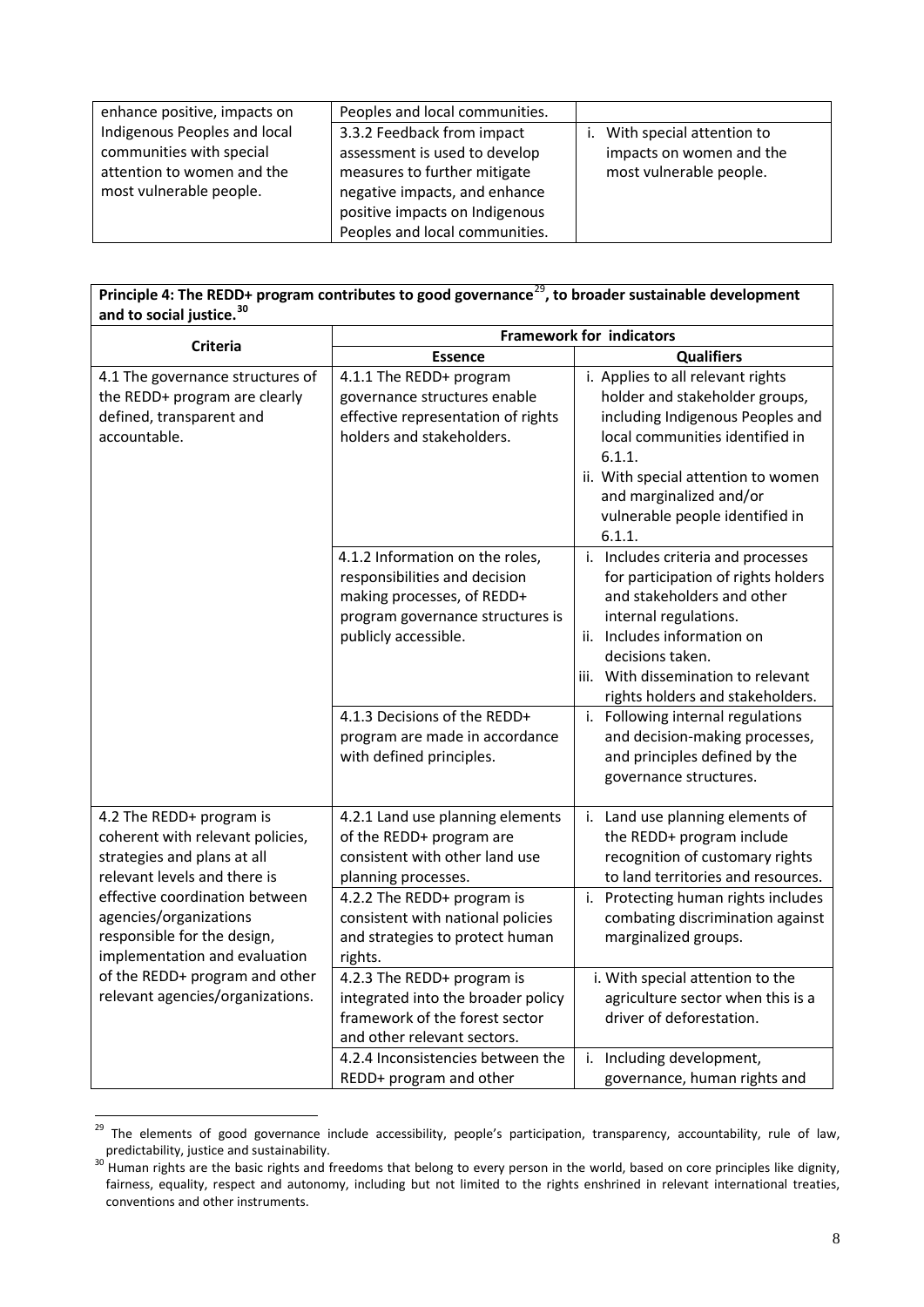|                                                                                                                                      | relevant policies, strategies and<br>plans are identified and resolved.                          | land use policies, strategies and<br>plans.<br>ii. Using an agreed process and<br>timeline.                                                                                                                                                                                                                                                                                                    |
|--------------------------------------------------------------------------------------------------------------------------------------|--------------------------------------------------------------------------------------------------|------------------------------------------------------------------------------------------------------------------------------------------------------------------------------------------------------------------------------------------------------------------------------------------------------------------------------------------------------------------------------------------------|
|                                                                                                                                      | 4.2.5 The REDD+ program is<br>coordinated with all relevant<br>agencies/organizations.           | i. Coordination is effective and<br>efficient<br>ii. Including relevant non-<br>government and multilateral as<br>well as government<br>agencies/organizations.<br>Applies to all relevant levels.<br>iii.<br>iv. With special attention to<br>agencies/organizations that are<br>involved in sectors that are<br>related to drivers of<br>deforestation.                                      |
| 4.3 Adequate information about<br>the REDD+ program is publicly<br>available to promote general<br>awareness and good governance.    | 4.3.1 Adequate information about<br>the REDD+ program is made<br>publicly available.             | i. Includes information about<br>program design, implementation<br>and evaluation.<br>ii. Includes social and<br>environmental impact<br>assessment, benefit-sharing,<br>biodiversity and ecosystem<br>services, and rights to lands,<br>territories, resources.<br>Information is accessible to<br>iii.<br>potentially interested members<br>of the public.<br>iv. Access is free and timely. |
|                                                                                                                                      | 4.3.2 Government policies<br>support access to information<br>about the REDD+ program.           | v. Includes information about<br>program design, implementation<br>and evaluation.<br>vi. Includes social and<br>environmental impact<br>assessment, benefit-sharing,<br>biodiversity and ecosystem<br>services, and rights to lands,<br>territories, resources.<br>Access is free and timely.<br>i.                                                                                           |
| 4.4 Financial management<br>systems of the REDD+ program<br>are managed with integrity $^{31}$ ,<br>transparency and accountability. | 4.4.1 Information about REDD+<br>program financial management<br>systems is publicly accessible. | Includes:<br>i.<br>assignation of clear<br>a)<br>authority, roles and<br>responsibilities for the<br>collection, commitment and<br>use of funds of the REDD+<br>program,<br>accounting systems,<br>b)<br>procedures for internal<br>c)<br>controls and external<br>audits, and<br>schedules for reporting.<br>d)                                                                               |
|                                                                                                                                      | 4.4.2 Audited financial reports for                                                              | Audits are undertaken by<br>i.                                                                                                                                                                                                                                                                                                                                                                 |

<span id="page-8-0"></span><sup>&</sup>lt;sup>31</sup> The elements of integrity include honesty, consistency, accuracy and maintaining completeness ('the state of being whole').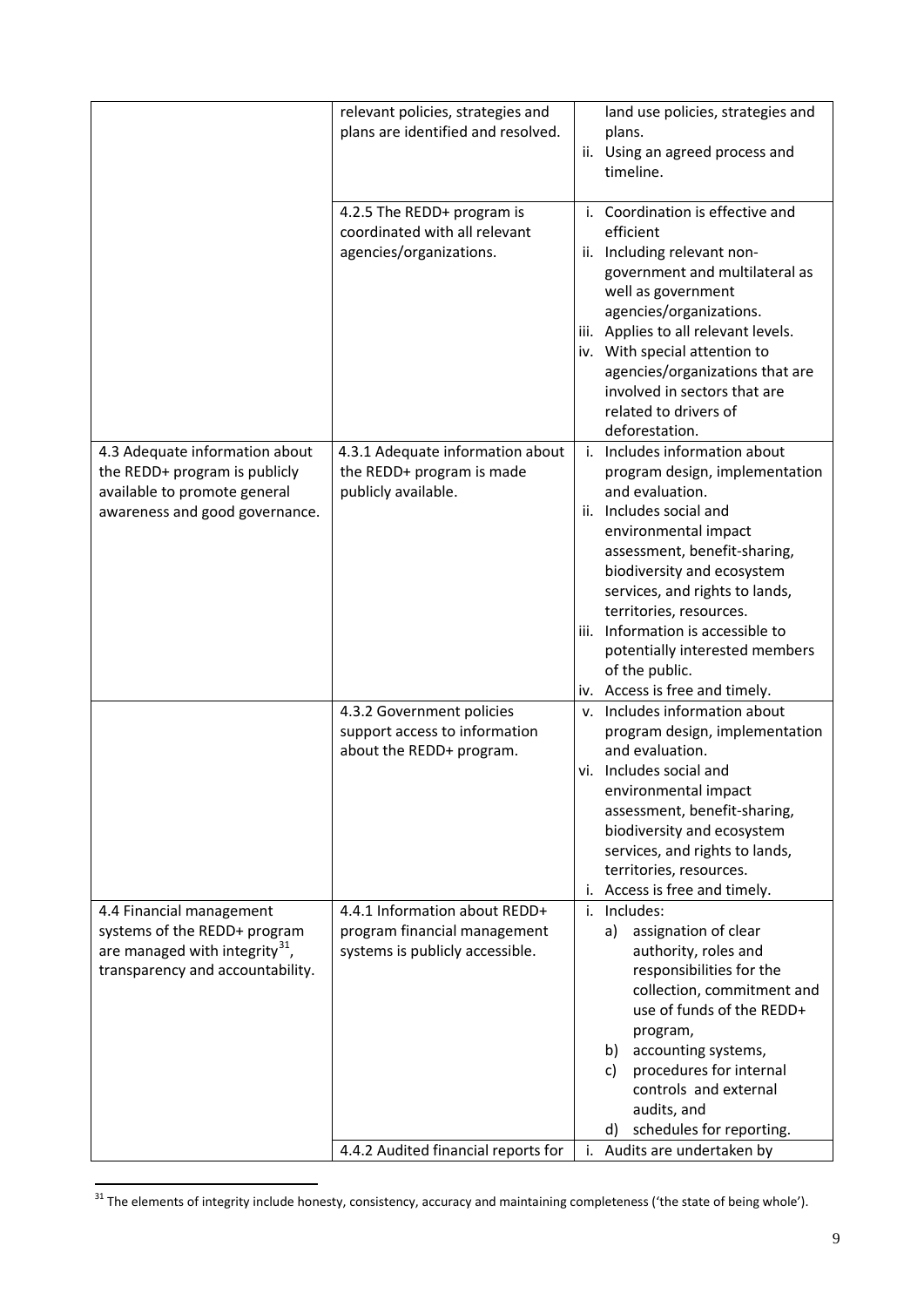| 4.5 The REDD+ program leads to<br>improvements in governance of<br>the forest sector and other<br>relevant sectors.                                                                       | the REDD+ program are published<br>regularly. .<br>4.5.1 The REDD+ program<br>establishes and monitors<br>performance targets for the<br>governance issues that it can<br>address in the forest sector and<br>other relevant sectors. |    | independent accredited auditors<br>in accordance with professional<br>auditing standards of the<br>country.<br>ii. Applies to public and private<br>finance.<br>i. With special attention to targets<br>related to the equity,<br>effectiveness and efficiency of<br>the REDD+ program.<br>ii. With special attention to sectors<br>that are related to drivers of |
|-------------------------------------------------------------------------------------------------------------------------------------------------------------------------------------------|---------------------------------------------------------------------------------------------------------------------------------------------------------------------------------------------------------------------------------------|----|--------------------------------------------------------------------------------------------------------------------------------------------------------------------------------------------------------------------------------------------------------------------------------------------------------------------------------------------------------------------|
|                                                                                                                                                                                           | 4.5.2 The REDD+ program<br>includes institutional capacity<br>strengthening and other                                                                                                                                                 |    | deforestation.<br>i. Linked to the governance issues<br>identified in 4.5.1.                                                                                                                                                                                                                                                                                       |
| 4.6 The REDD+ program<br>contributes to achieving the<br>objectives of sustainable<br>development policies, strategies<br>and plans established at national<br>and other relevant levels. | measures to improve governance.<br>4.6.1 The REDD+ program<br>elaborates how its policies and<br>measures will contribute to the<br>implementation of any existing<br>sustainable development policies,<br>strategies and plans.      |    | i. Applies to policies, strategies<br>and plans developed at national<br>and other relevant levels.<br>ii. Includes poverty reduction<br>policies, strategies and plans,<br>and biodiversity policies,<br>strategies and plans, including<br>plans for public, private and<br>community protected areas.                                                           |
|                                                                                                                                                                                           | 4.6.2 National poverty monitoring<br>shows improvements in areas<br>where the REDD+ program is<br>implemented.                                                                                                                        | i. | Includes livelihood and<br>Millennium Development Goal<br>monitoring where these are<br>taking place.                                                                                                                                                                                                                                                              |
| 4.7 The REDD+ program<br>contributes to respect, protection<br>and fulfilment of human rights.                                                                                            | 4.7.1 The REDD+ program<br>elaborates how its policies and<br>measures will contribute to the<br>improved respect, protection and<br>fulfilment of human rights.                                                                      |    |                                                                                                                                                                                                                                                                                                                                                                    |
|                                                                                                                                                                                           | 4.7.2 The REDD+ program<br>monitoring and evaluation plan<br>includes key human rights<br>indicators.                                                                                                                                 |    | i. Linked to the human rights<br>issues identified in 4.7.1.                                                                                                                                                                                                                                                                                                       |

| Principle 5: The REDD+ program maintains and enhances <sup>32</sup> biodiversity and ecosystem services. <sup>33</sup> |                                     |                                  |  |
|------------------------------------------------------------------------------------------------------------------------|-------------------------------------|----------------------------------|--|
| Criteria                                                                                                               | <b>Framework for indicators</b>     |                                  |  |
|                                                                                                                        | <b>Qualifiers</b><br><b>Essence</b> |                                  |  |
| 5.1 Biodiversity and ecosystem                                                                                         | 5.1.1 Biodiversity and ecosystem    | Includes biodiversity and        |  |
| services potentially affected by                                                                                       | services potentially affected by    | ecosystem service priorities     |  |
| the REDD+ program are                                                                                                  | the REDD+ program are               | identified in existing national  |  |
| maintained and enhanced.                                                                                               | identified, prioritized and         | biodiversity strategy and action |  |
|                                                                                                                        | mapped.                             | plans (NBSAP), gap analyses      |  |

<span id="page-9-1"></span> $\frac{32}{100}$  Impacts on biodiversity and ecosystem services are relative to the reference scenario which is the most likely land-use scenario in the absence of the REDD+ program.<br><sup>33</sup> 'Ecosystem services' in this context refers to services other than greenhouse gas emissions reductions or removals from both

<span id="page-9-0"></span>forest and non-forest ecosystems.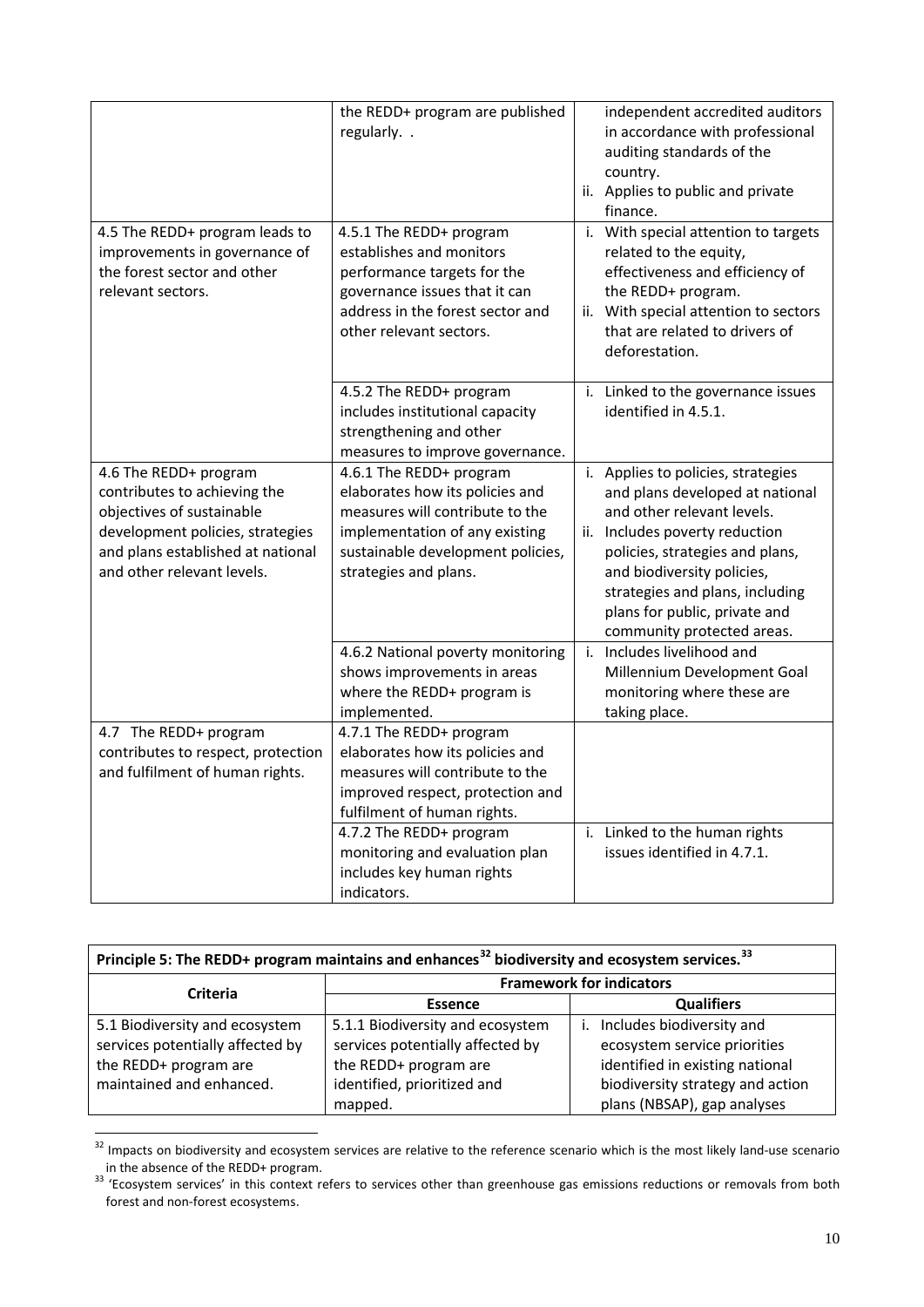|                                                                                                                                                                                                                          |                                                                                                                                                                      |           | supporting the Convention on<br>Biological Diversity targets, key<br>biodiversity areas, high<br>conservation value areas and<br>other relevant systematic<br>conservation planning<br>approaches.<br>ii. At a scale and level of detail<br>appropriate to each<br>element/activity within the<br>program.<br>iii. Analysis of impacts involves<br>spatial analysis including but not<br>limited to areas of significance for<br>threatened or endemic species,<br>for significant concentrations of a<br>species during any time in their<br>lifecycle, and for ecosystem<br>services of economic, climate<br>change adaptation, cultural or<br>religious importance, particularly<br>to Indigenous Peoples and local<br>communities<br>iv. With special attention to any<br>plans for afforestation,<br>reforestation and forest<br>restoration and their impacts on<br>biodiversity and ecosystem<br>service priorities. |
|--------------------------------------------------------------------------------------------------------------------------------------------------------------------------------------------------------------------------|----------------------------------------------------------------------------------------------------------------------------------------------------------------------|-----------|-----------------------------------------------------------------------------------------------------------------------------------------------------------------------------------------------------------------------------------------------------------------------------------------------------------------------------------------------------------------------------------------------------------------------------------------------------------------------------------------------------------------------------------------------------------------------------------------------------------------------------------------------------------------------------------------------------------------------------------------------------------------------------------------------------------------------------------------------------------------------------------------------------------------------------|
|                                                                                                                                                                                                                          | 5.1.2 The objectives of the REDD+<br>program include making a<br>significant contribution to<br>maintaining and enhancing<br>biodiversity and ecosystem<br>services. |           |                                                                                                                                                                                                                                                                                                                                                                                                                                                                                                                                                                                                                                                                                                                                                                                                                                                                                                                             |
|                                                                                                                                                                                                                          | 5.1.3 The REDD+ program<br>includes measures to maintain<br>and enhance the identified<br>biodiversity and ecosystem<br>service priorities.                          |           | i. Measures are specifically<br>targeted at priorities identified in<br>5.1.1.                                                                                                                                                                                                                                                                                                                                                                                                                                                                                                                                                                                                                                                                                                                                                                                                                                              |
|                                                                                                                                                                                                                          | 5.1.4 The REDD+ program<br>generates additional resources to<br>maintain and enhance<br>biodiversity and ecosystem<br>services.                                      | i.<br>ii. | Includes financial, human or<br>other resources.<br>Compared with the level of<br>resources available under the<br>most likely land-use scenario in<br>the absence of the REDD+<br>program.                                                                                                                                                                                                                                                                                                                                                                                                                                                                                                                                                                                                                                                                                                                                 |
| 5.2 The REDD+ program does not<br>lead to the conversion of natural<br>forests or other areas that are<br>important for maintaining and<br>enhancing the identified<br>biodiversity and ecosystem<br>service priorities. | 5.2.1 Monitoring of the impacts of<br>the REDD+ program on natural<br>forests and other important areas<br>demonstrates there is no<br>conversion.                   |           | i. Includes any areas identified in<br>5.1.1 as important for<br>maintaining and enhancing the<br>identified biodiversity and<br>ecosystem service priorities.<br>ii. With special attention to any<br>plans for afforestation,<br>reforestation and forest                                                                                                                                                                                                                                                                                                                                                                                                                                                                                                                                                                                                                                                                 |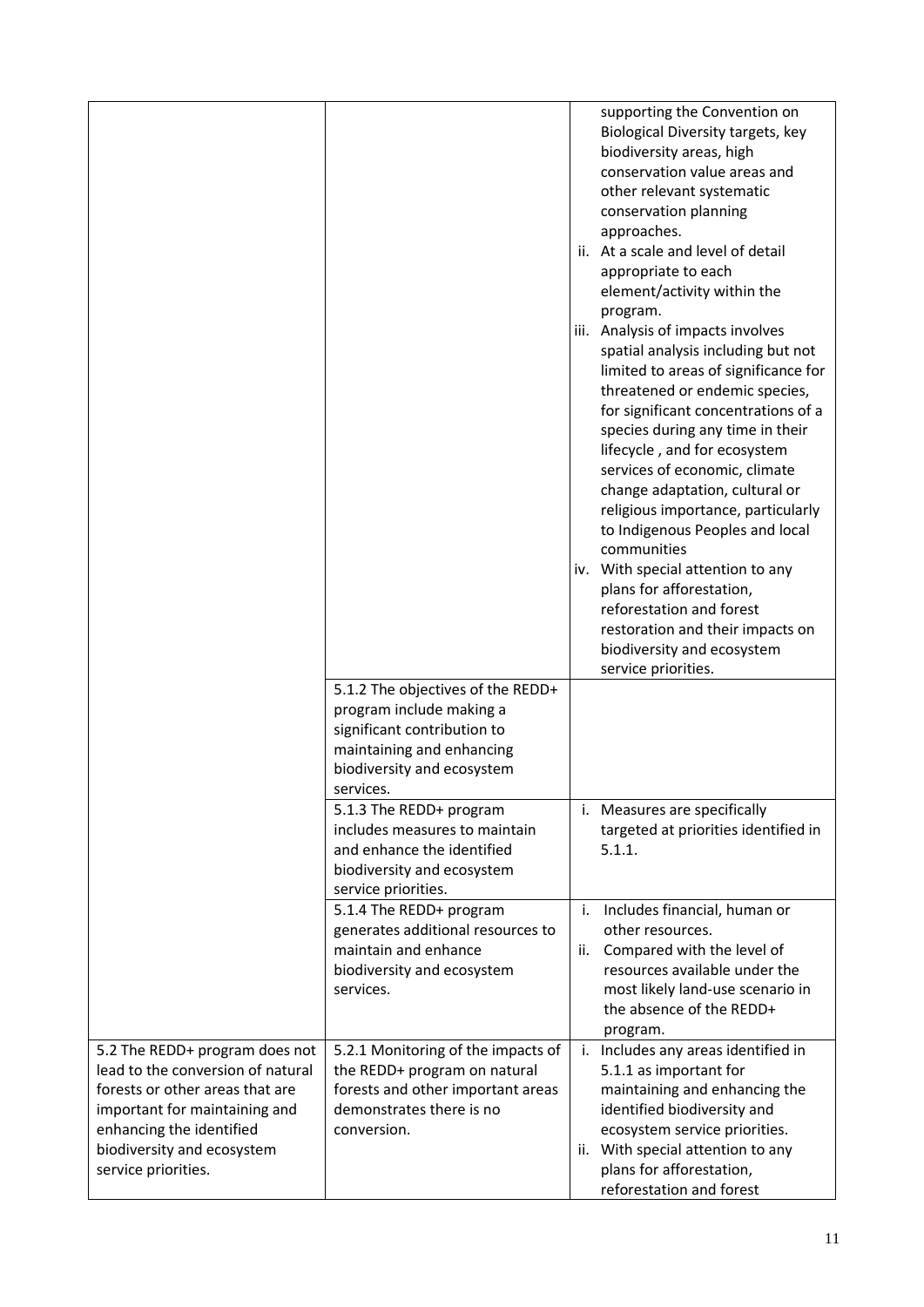|                                                                                                                                                                                  | 5.2.2 A monitoring plan is<br>developed to assess the impacts<br>of the REDD+ program on the<br>identified biodiversity and<br>ecosystem service priorities.                                                                                                                      | restoration and their impacts on<br>biodiversity and ecosystem<br>service priorities.<br>i. The monitoring plan draws from<br>traditional knowledge and<br>scientific research as appropriate.                                              |
|----------------------------------------------------------------------------------------------------------------------------------------------------------------------------------|-----------------------------------------------------------------------------------------------------------------------------------------------------------------------------------------------------------------------------------------------------------------------------------|---------------------------------------------------------------------------------------------------------------------------------------------------------------------------------------------------------------------------------------------|
|                                                                                                                                                                                  | 5.2.3 The predicted and actual<br>environmental impacts of the<br>REDD+ program are assessed.                                                                                                                                                                                     | i. The assessment involves<br>Indigenous Peoples and local<br>communities and other<br>stakeholders as appropriate.<br>ii. Using strategic environmental<br>assessment, environmental<br>impact assessment or other<br>appropriate methods. |
| 5.3 The REDD+ program is<br>adapted based on assessment of<br>predicted and actual impacts, in<br>order to mitigate negative, and<br>enhance positive, environmental<br>impacts. | 5.3.1 The REDD+ program<br>includes measures to mitigate<br>negative, and enhance positive,<br>environmental impacts.<br>5.3.2 Feedback from monitoring is<br>used to develop measures<br>to further mitigate negative<br>impacts, and enhance positive<br>environmental impacts. |                                                                                                                                                                                                                                             |

| Principle 6: All relevant <sup>34</sup> rights holders and stakeholders participate fully and effectively <sup>35</sup> in the REDD+                                                          |                                                                                                                                                            |                                                                                                                                                                                                                                                           |  |
|-----------------------------------------------------------------------------------------------------------------------------------------------------------------------------------------------|------------------------------------------------------------------------------------------------------------------------------------------------------------|-----------------------------------------------------------------------------------------------------------------------------------------------------------------------------------------------------------------------------------------------------------|--|
| program.                                                                                                                                                                                      |                                                                                                                                                            |                                                                                                                                                                                                                                                           |  |
| <b>Criteria</b>                                                                                                                                                                               | <b>Framework for indicators</b>                                                                                                                            |                                                                                                                                                                                                                                                           |  |
|                                                                                                                                                                                               | <b>Essence</b>                                                                                                                                             | <b>Qualifiers</b>                                                                                                                                                                                                                                         |  |
| 6.1 The REDD+ program<br>identifies all rights holder and<br>stakeholder groups <sup>36</sup> and<br>characterizes their rights and<br>interests and their relevance to<br>the REDD+ program. | 6.1.1 Rights holder and<br>stakeholder groups are identified<br>and their rights and interests and<br>relevance to the REDD+ program<br>are characterized. | Includes Indigenous Peoples and<br>i.<br>local communities.<br>With special attention to women,<br>i.<br>marginalized and/or vulnerable<br>people.<br>Identifying potential barriers to<br>participation for each rights<br>holder and stakeholder group. |  |
|                                                                                                                                                                                               | 6.1.2 There is a procedure to<br>enable any interested party to<br>apply to be considered a relevant<br>rights holder or stakeholder.                      | i. Relevance is based on their rights<br>and interests related to REDD+<br>program.                                                                                                                                                                       |  |
| 6.2 All relevant rights holder                                                                                                                                                                | 6.2.1 A process and institutional                                                                                                                          | Applies to all relevant rights<br>i.                                                                                                                                                                                                                      |  |
| and stakeholder groups that                                                                                                                                                                   | structure for full and effective                                                                                                                           | holder and stakeholder groups.                                                                                                                                                                                                                            |  |
| want to be involved in REDD+                                                                                                                                                                  | participation are established and                                                                                                                          | Applies to REDD+ program<br>ii.                                                                                                                                                                                                                           |  |
| program design <sup>37</sup>                                                                                                                                                                  | functional.                                                                                                                                                | design, implementation and                                                                                                                                                                                                                                |  |

٦

<span id="page-11-0"></span> $34$  The 'relevant' rights holder and stakeholder groups are identified by the REDD+ program in accordance with criterion 6.1.<br>
<sup>35</sup> 'Full and effective participation' means meaningful influence of all relevant rights hol Full and enective participation. Theatis meaningium inhuence of all relevant rights noider and stakeholder groups w<br>involved throughout the process, and includes consultation and free, prior and informed consent..<br><sup>36</sup> Gro

<span id="page-11-1"></span>

<span id="page-11-2"></span>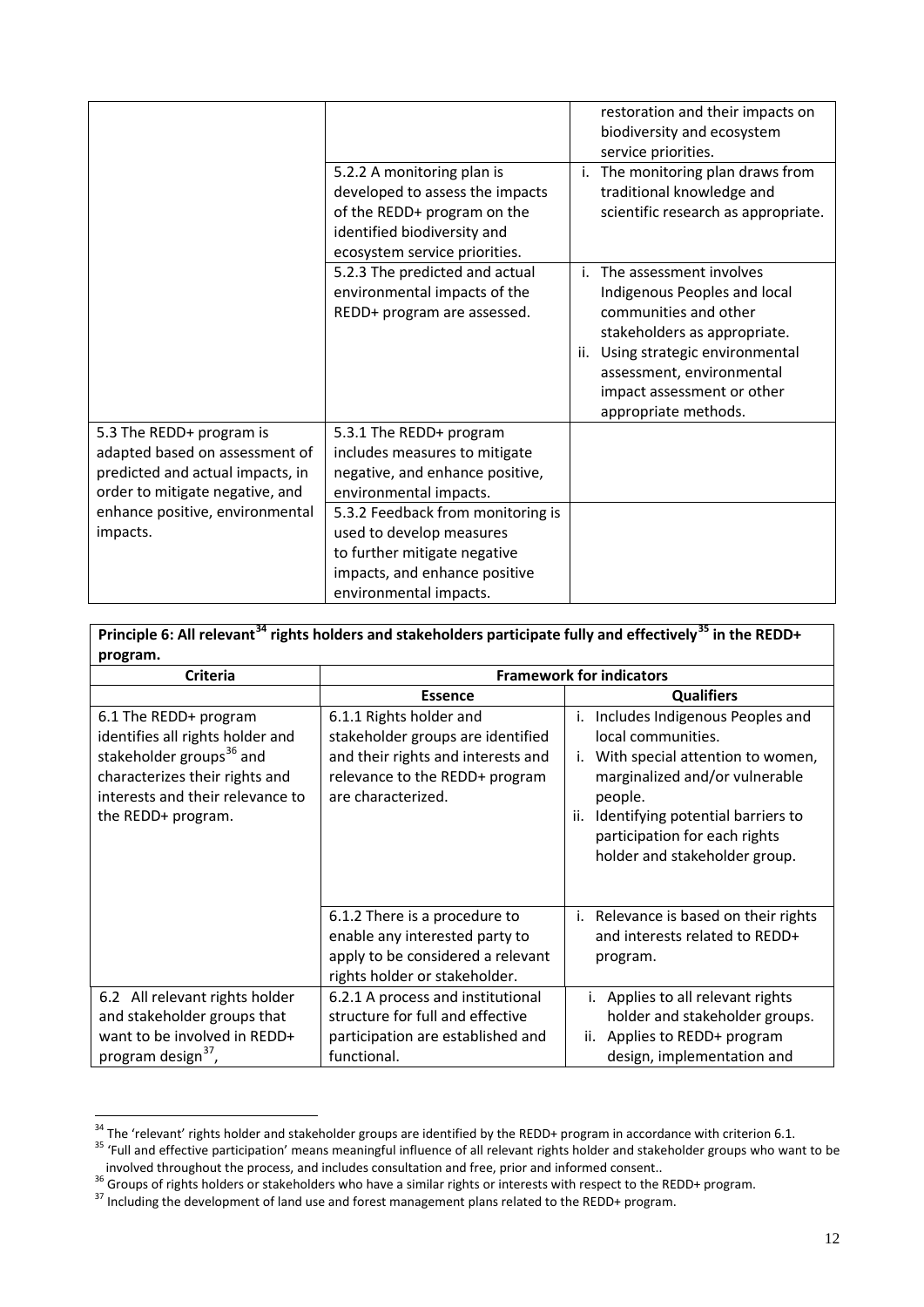| implementation <sup>38</sup> , monitoring            |                                        | evaluation.                           |
|------------------------------------------------------|----------------------------------------|---------------------------------------|
| and evaluation are fully                             | 6.2.2 Marginalized and/or              | Including women.<br>i.                |
| involved through culturally                          | vulnerable people are effectively      |                                       |
| appropriate and effective                            | represented.                           |                                       |
| participation.                                       | 6.2.3 Consultations use socially       | i. Approaches are tailored to the     |
|                                                      | and culturally appropriate             | local context.                        |
|                                                      | approaches.                            | Consultations are conducted at<br>ii. |
|                                                      |                                        | mutually agreed locations.            |
|                                                      | 6.2.4 All relevant levels of           | i. Roles and responsibilities are     |
|                                                      | government are involved in the         | clearly defined.                      |
|                                                      | REDD+ program.                         |                                       |
|                                                      | 6.2.5 The REDD+ program design         | Through full and effective<br>i.      |
|                                                      | and implementation is adapted in       | participation in design,              |
|                                                      | response to rights holder and          | implementation and evaluation         |
|                                                      | stakeholder participation.             | of the program.                       |
|                                                      | 6.2.6 Sufficient resources are         |                                       |
|                                                      | available for full and effective       |                                       |
|                                                      | participation of relevant rights       |                                       |
|                                                      | holders and stakeholders.              |                                       |
|                                                      | 6.2.7 The participation processes      | Taking account of statutory and<br>i. |
|                                                      | employed by the REDD+ program          | customary institutions and            |
|                                                      | are developed and agreed with          | practices.                            |
|                                                      | the relevant rights holder and         |                                       |
|                                                      | stakeholder groups.                    |                                       |
|                                                      | 6.2.8 Rights holder and                | With special attention to the<br>i.   |
|                                                      | stakeholder groups select their        | participation of women and            |
|                                                      | own representatives.                   | vulnerable and/or marginalized        |
|                                                      |                                        | people in the selection of            |
|                                                      |                                        | representatives.                      |
|                                                      | 6.2.9 Rights holder and                | Representatives inform the<br>i.      |
|                                                      | stakeholder group                      | people they represent about how       |
|                                                      | representatives involve and are        | the REDD+ program could               |
|                                                      | accountable to the people they         | potentially affect them, facilitating |
|                                                      | represent.                             | discussion and feedback.              |
| 6.3 Design, implementation,                          | 6.3.1 The decision-making              | i. Ensuring that customary            |
| monitoring and evaluation of                         | structures and processes of            | institutions and practices are not    |
| the REDD+ program builds on,                         | Indigenous Peoples and local           | undermined.                           |
| respects, supports and protects                      | communities are recognized,            |                                       |
| rights holders' and<br>stakeholders' traditional and | respected, supported and<br>protected. |                                       |
| other knowledge, skills and                          | 6.3.2 Traditional and other            |                                       |
| management systems including                         | knowledge, skills and                  |                                       |
| those of Indigenous Peoples                          | management systems of                  |                                       |
| and local communities.                               | relevance to the REDD+ program         |                                       |
|                                                      | are identified.                        |                                       |
|                                                      | 6.3.3 The REDD+ program builds         | Applies to planning,<br>i.            |
|                                                      | on, respects and supports              | implementation and evaluation of      |
|                                                      | relevant traditional and other         | the REDD+ program.                    |
|                                                      | knowledge, skills and                  |                                       |
|                                                      | management systems.                    |                                       |
|                                                      | 6.3.4 Free, prior and informed         | In accordance with relevant<br>i.     |
|                                                      | consent is obtained for any use of     | international standards including     |
|                                                      | traditional knowledge,                 | the Convention on Biological          |
|                                                      |                                        |                                       |

<span id="page-12-0"></span><sup>38 &#</sup>x27;Implementation' is understood to include on-going planning/decision-making as well as the implementation of the activities.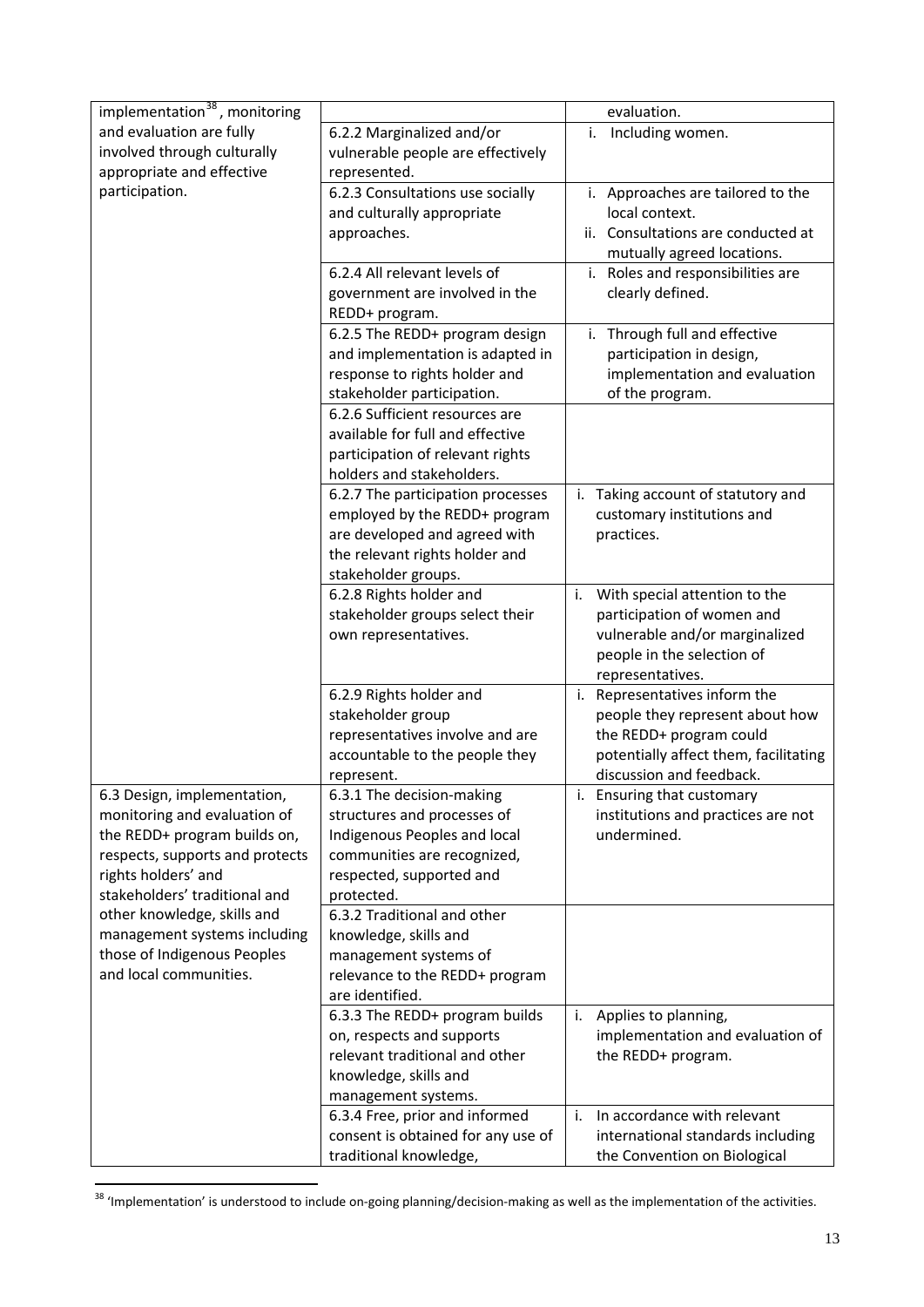|                                                                                                                                                                                                                                                                                                            | innovations and practices of<br>Indigenous Peoples and local<br>communities.                                                                       | Diversity.                                                                                                                                                                                                                                                                                                                                                                                                                                                                                                                                                       |
|------------------------------------------------------------------------------------------------------------------------------------------------------------------------------------------------------------------------------------------------------------------------------------------------------------|----------------------------------------------------------------------------------------------------------------------------------------------------|------------------------------------------------------------------------------------------------------------------------------------------------------------------------------------------------------------------------------------------------------------------------------------------------------------------------------------------------------------------------------------------------------------------------------------------------------------------------------------------------------------------------------------------------------------------|
| 6.4 The REDD+ program<br>identifies and uses processes<br>for effective resolution of<br>grievances and disputes relating<br>to the design, implementation<br>and evaluation of the REDD+<br>program, including disputes<br>over rights to lands, territories<br>and resources relating to the<br>program. | 6.4.1 Processes are established to<br>resolve grievances and disputes<br>related to the REDD+ program.                                             | Includes national, local, regional<br>i.<br>and customary processes.<br>ii. Includes grievances and disputes<br>that arise during design,<br>implementation and evaluation of<br>the REDD+ program.<br>iii. Includes disputes over rights to<br>lands, territories and resources<br>relating to the REDD+ program.<br>iv. Includes grievances and disputes<br>related to benefit sharing.<br>v. The processes are transparent,<br>impartial, and accessible.<br>vi. Grievances are heard, responded<br>to and resolved within an agreed<br>time period.          |
|                                                                                                                                                                                                                                                                                                            | 6.4.2 Rights holders and<br>stakeholders are informed about<br>and can access relevant grievance<br>mechanisms.                                    | i. Applies to grievance mechanisms<br>at local, national, international<br>levels and other relevant levels.<br>ii. Includes grievances related to the<br>operational procedures of<br>relevant international agencies<br>and/or international treaties,<br>conventions or other instruments.<br>iii. Ensuring that information is<br>provided in a form that they<br>understand.                                                                                                                                                                                |
|                                                                                                                                                                                                                                                                                                            | 6.4.3 No activity is undertaken by<br>the REDD+ program that could<br>prejudice the outcome of an<br>unresolved dispute related to the<br>program. | i. Includes disputes over rights to<br>lands, territories and resources.<br>ii. Includes disputes related to<br>benefit sharing.<br>iii.<br>Applies to the specific area or<br>activity affected by the dispute.                                                                                                                                                                                                                                                                                                                                                 |
| 6.5 Rights holders and<br>stakeholders have the<br>information that they need<br>about the REDD+ program,<br>provided in a culturally<br>appropriate and timely way,<br>and the capacity to participate<br>fully and effectively in program<br>design, implementation and<br>evaluation.                   | 6.5.1 Rights-holders and<br>stakeholders have access to<br>relevant information about the<br>REDD+ program.                                        | i.<br>Information includes:<br>a) the results of monitoring and<br>evaluation;<br>b) potential social, cultural,<br>economic and environmental<br>risks and opportunities;<br>c) legal implications;<br>d) REDD+ program governance<br>structures and processes<br>including opportunities to<br>participate in decision-making<br>processes;<br>e) grievance mechanisms;<br>f) global, national and local<br>context.<br>ii. Ensuring adequate time between<br>information dissemination and<br>decision-making to enable rights<br>holders and stakeholders to |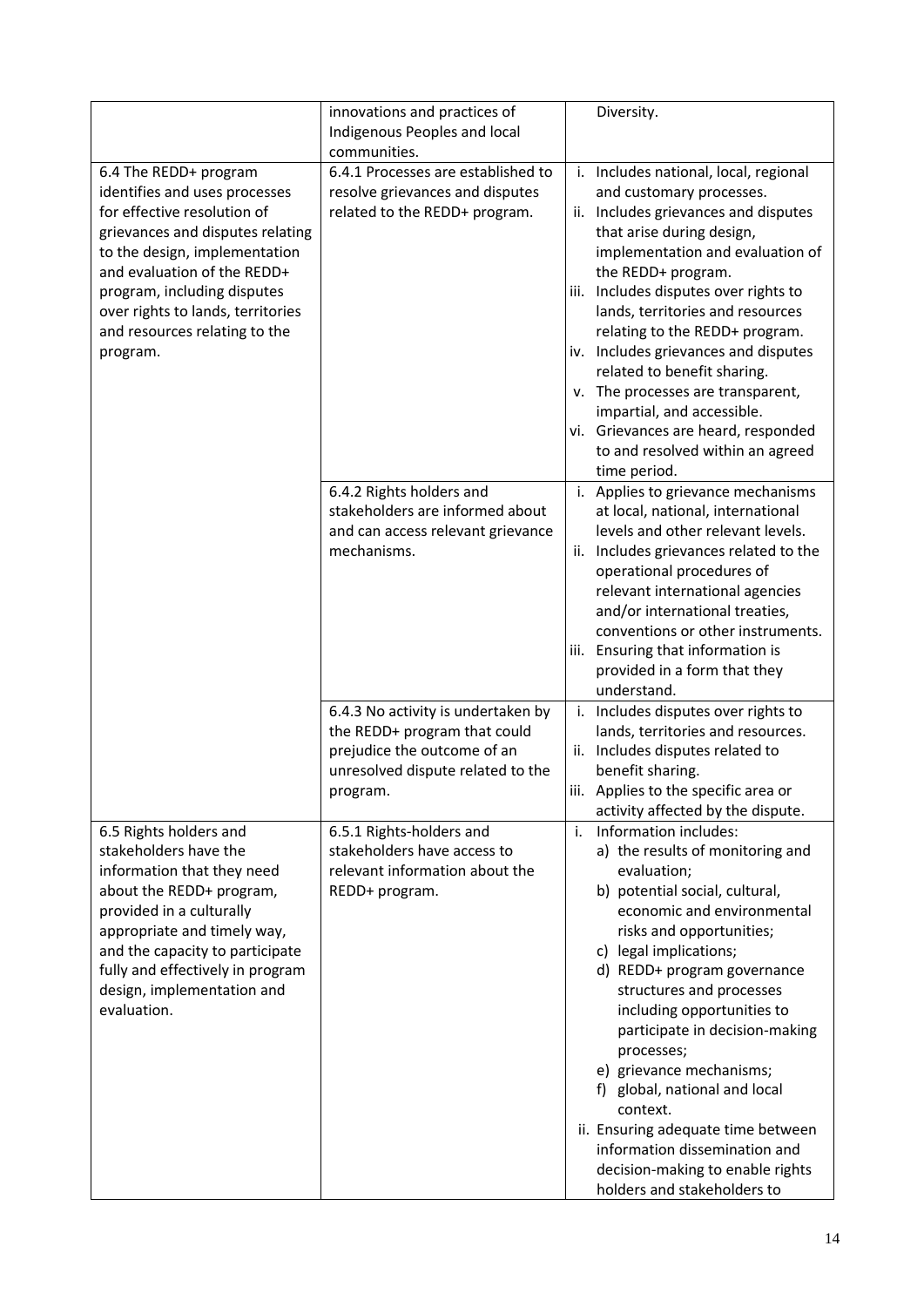|                                                                                                                                                                                       | 6.5.2 The most effective means of<br>dissemination of information<br>about the REDD+ program are<br>identified and used for each<br>rights-holder and stakeholder<br>group. | coordinate their response.<br>iii. Rights holders and stakeholders<br>know what information is<br>available about the REDD+<br>program and how to access it.<br>i. With special attention to<br>Indigenous Peoples and local<br>communities, including the most<br>vulnerable and marginalized<br>people among them.<br>ii. Ensuring that information is<br>provided in a form that they |
|---------------------------------------------------------------------------------------------------------------------------------------------------------------------------------------|-----------------------------------------------------------------------------------------------------------------------------------------------------------------------------|------------------------------------------------------------------------------------------------------------------------------------------------------------------------------------------------------------------------------------------------------------------------------------------------------------------------------------------------------------------------------------------|
|                                                                                                                                                                                       | 6.5.3 Constraints to effective<br>participation are addressed<br>through capacity building.                                                                                 | understand.<br>i. Applies to all relevant rights<br>holder and stakeholder groups.<br>ii. Capacity building is appropriate<br>and effective for the needs of the<br>groups concerned.<br>iii. Includes capacity to use relevant<br>grievance mechanisms.<br>iv. Includes capacity to understand,<br>implement and monitor legal<br>requirements related to the<br>REDD+ program.         |
|                                                                                                                                                                                       | 6.5.4 Rights holders and<br>stakeholders can access relevant<br>legal advice.                                                                                               | i. Including advice on relevant legal<br>processes of the REDD+ program,<br>and legal and financial<br>implications of the program.                                                                                                                                                                                                                                                      |
| 6.6 Rights holder and<br>stakeholder representatives<br>collect and disseminate all<br>relevant information about the<br>REDD+ program from and to<br>the people they represent in an | 6.6.1 A process is established to<br>ensure that rights holders and<br>stakeholders receive and supply<br>all relevant information through<br>their representatives.        |                                                                                                                                                                                                                                                                                                                                                                                          |
| appropriate and timely way,<br>respecting the time needed for<br>inclusive decision making.                                                                                           | 6.6.2 Rights holder and<br>stakeholder representatives<br>collect and disseminate all<br>relevant information from and to<br>the people they represent.                     | i. Ensuring adequate time to enable<br>rights holders and stakeholders to<br>coordinate their input.                                                                                                                                                                                                                                                                                     |

## **Principle 7: The REDD+ program complies with applicable local[39](#page-12-0) and national laws and international treaties, conventions and other instruments.[40](#page-14-0)**

| <b>Criteria</b>                | <b>Framework for indicators</b> |                   |
|--------------------------------|---------------------------------|-------------------|
|                                | <b>Essence</b>                  | <b>Qualifiers</b> |
| 7.1 The REDD+ program          | 7.1.1 International treaties,   |                   |
| complies with applicable local | conventions and other           |                   |
| law, national law and          | instruments ratified or         |                   |
| international treaties,        | adopted by the country          |                   |

<sup>&</sup>lt;sup>39</sup> Local laws include all legal norms given by organisms of government whose jurisdiction is less than the national level, such as departmental, municipal and customary norms.

<span id="page-14-0"></span><sup>40</sup> Including, but not limited to, the Universal Declaration of Human Rights, the United Nations Framework Convention on Climate Change, the Convention on Biological Diversity, the United Nations Declaration on the Rights of Indigenous Peoples, the Convention on the Elimination of All Forms of Discrimination Against Women, the International Labor Organization Convention 169.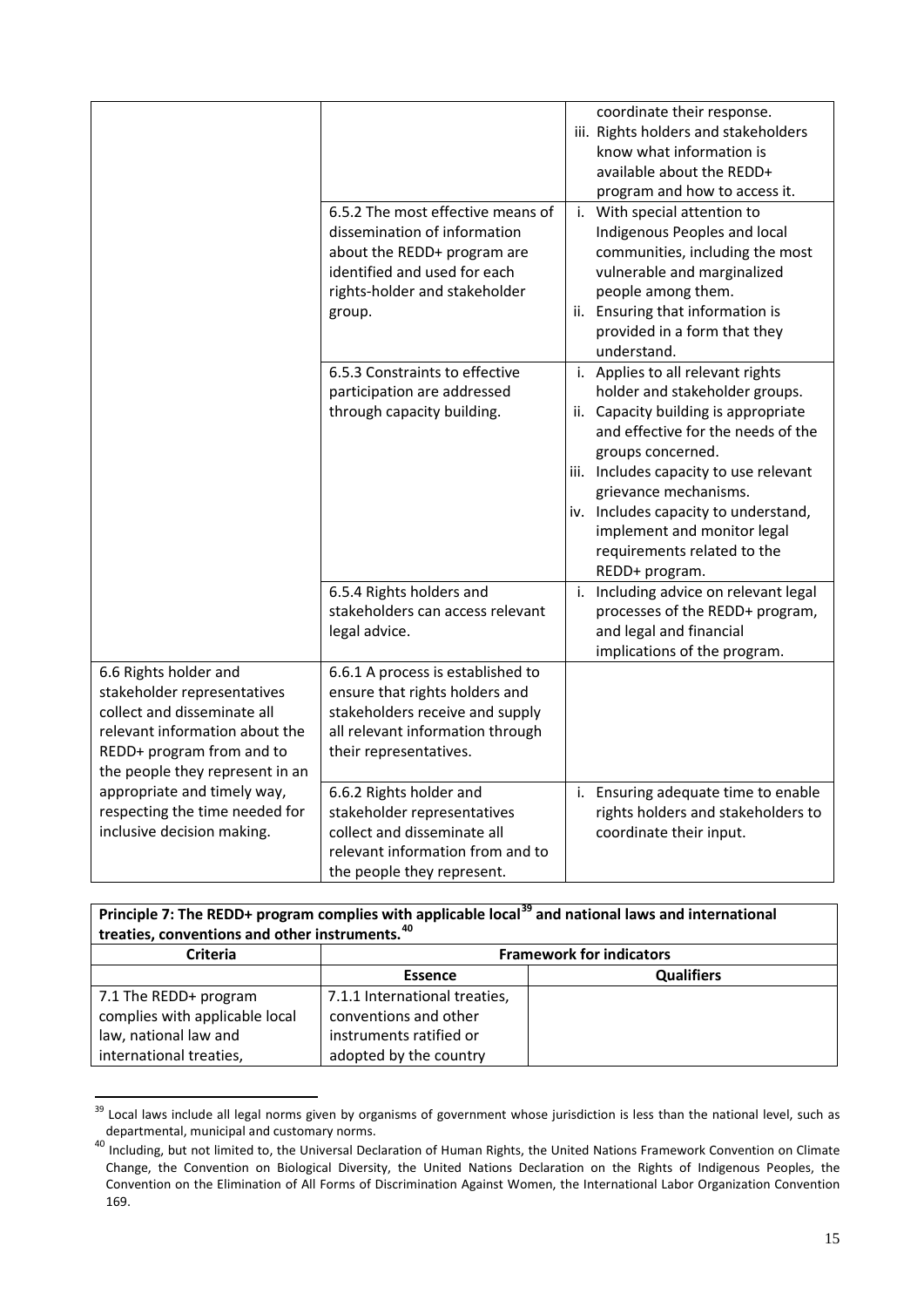| conventions and other           | relevant to the REDD+         |     |                                               |
|---------------------------------|-------------------------------|-----|-----------------------------------------------|
| instruments ratified or adopted | program are identified.       |     |                                               |
| by the country.                 | 7.1.2 National and local laws |     |                                               |
|                                 | relevant to the REDD+         |     |                                               |
|                                 | program are identified.       |     |                                               |
|                                 | 7.1.3 The REDD+ program       | i.  | With special attention to women and           |
|                                 | recognizes and respects the   |     | marginalized and/or vulnerable people.        |
|                                 | human rights of Indigenous    | ii. | Applies to human rights defined by            |
|                                 | Peoples and local             |     | national and international law.               |
|                                 | communities.                  |     | iii. Includes the right to self-determination |
|                                 |                               |     | for Indigenous Peoples, and the               |
|                                 |                               |     | requirement for free, prior and               |
|                                 |                               |     | informed consent in relation to the           |
|                                 |                               |     | adoption of legislative or administrative     |
|                                 |                               |     | measures as well as other relevant            |
|                                 |                               |     | decision-making processes that affect         |
|                                 |                               |     | rights.                                       |
|                                 | 7.1.4 Appropriate measures    | i.  | Applies to local and national laws and        |
|                                 | are taken to ensure           |     | international treaties, conventions and       |
|                                 | compliance of the REDD+       |     | other instruments identified in 7.1.1 and     |
|                                 | program with relevant legal   |     | 7.1.2.                                        |
|                                 | instruments                   |     | ii. Areas of actual or potential non-         |
|                                 |                               |     | compliance are identified using               |
|                                 |                               |     | appropriate assessment methods, such          |
|                                 |                               |     | as human rights impact assessment.            |
| 7.2 Where local or national law | 7.2.1 A review process is     | i.  | Applies to preexisting laws and changes       |
| is not consistent with the      | established to address any    |     | in the legal framework that may occur         |
| standards, a review process is  | inconsistencies between the   |     | during implementation of the REDD+            |
| undertaken to reconcile the     | standards and local or        |     | program.                                      |
| inconsistencies.                | national law.                 |     |                                               |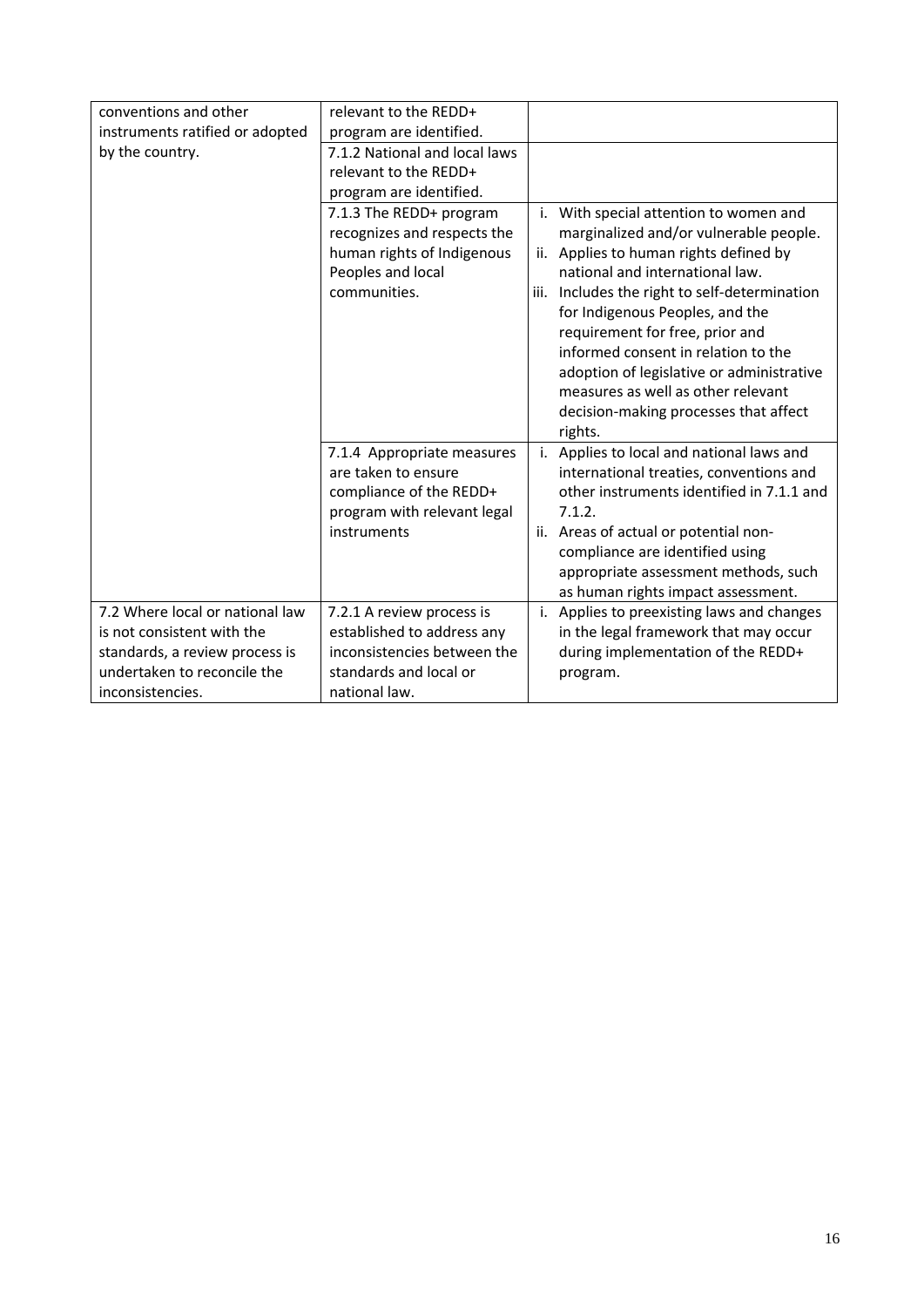#### **GLOSSARY**

**Carbon rights** are defined as the rights to enter into contracts and national or international transactions for the transfer of ownership of greenhouse gas emissions reductions or removals and the maintenance of carbon stocks.

**Costs, benefits and risks** of the REDD+ program include those that are direct and indirect and include social, cultural, human rights, environmental and economic aspects. Costs should include those related to responsibilities and to opportunity costs. All costs, benefits and risks are compared against the reference scenario which is the most likely land-use scenario in the absence of the REDD+ program.

**Country-specific interpretation** refers to interpretation at the level of jurisdiction leading the REDD+ program.

**Criteria** are the 'content' level of a standard which set out the conditions which need to be met in order to deliver a principle. It can be possible to verify criteria directly but they are usually further elaborated by indicators.

**Customary rights** to lands and resources refers to patterns of long-standing community land and resource usage in accordance with Indigenous Peoples' and local communities' customary laws, values, customs, and traditions, including seasonal or cyclical use, rather than formal legal title to land and resources issued by the State.

**Ecosystem services** in this context refers to services other than greenhouse gas emissions reductions or removals.

**Effectiveness** of the REDD+ program is defined as the extent to which the emissions reductions and other goals of the program are achieved.

**Efficient** is defined as achieving the target with minimum cost, effort and time.

**Equity** and **equitable** are defined as just, impartial and fair to all parties.

**Framework for indicators** identifies key elements for each criterion. There is a process for country-specific interpretation to develop a set of indicators that are tailored to the context of a particular country/state/province.

**Full** and **fully** as used in full and effective participation means throughout the process.

**Full and effective participation** means meaningful influence of all relevant rights holder and stakeholder groups who want to be involved throughout the process, and includes consultation and free, prior and informed consent.

**Good governance** includes accessibility, people's participation, transparency, accountability, rule of law, predictability, justice and sustainability.

**Human rights** are the basis rights and freedoms that belong to every person in the world, based on core principles like dignity, fairness, equality, respect and autonomy, including but not limited to the rights enshrined in relevant international treaties, conventions and other instruments.

**Implementation** is understood to include on-going planning/decision-making as well as the implementation of the activities.

**Indicators** are quantitative or qualitative parameters which can be achieved and verified in relation to a criterion.

**Integrity** include honesty, consistency, accuracy and maintaining completeness ('the state of being whole').

**Livelihoods** are based on social, cultural, human, financial, natural, physical and political capabilities/assets.

**Local laws** include all legal norms given by organisms of government whose jurisdiction is less than the national level, such as departmental, municipal and customary norms.

**Marginalized people or groups** are those that normally have little or no influence over decision-making processes. Marginalization may be related to gender, ethnicity, socio-economic status and/or religion. The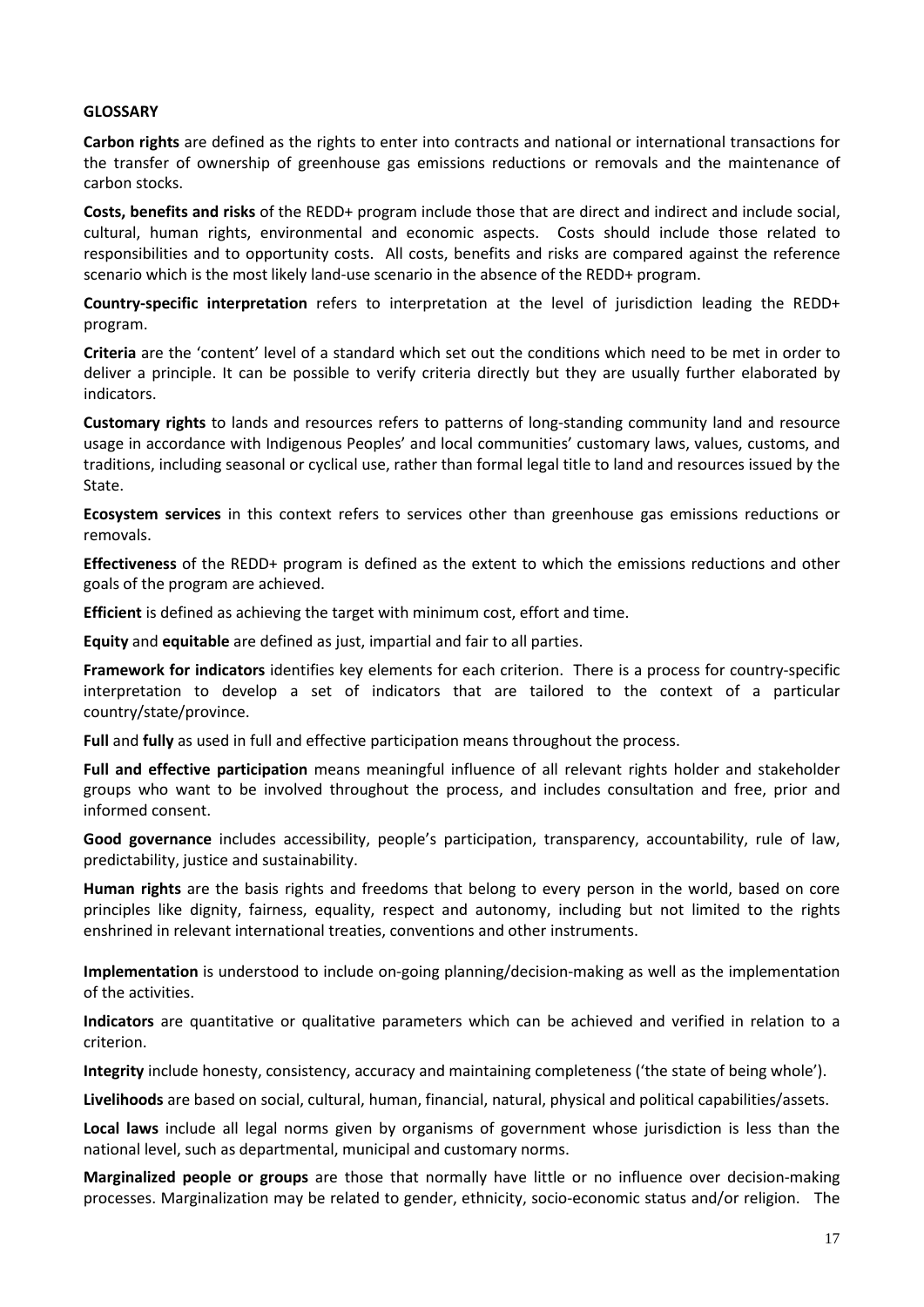REDD+ Social & Environmental Standards explicitly adopt a differentiated approach that seeks to identify and address marginalization in all its forms.

**Principles** are the 'intent' level of a standard which elaborate on the objectives of the standard and define the scope. They are fundamental statements about the desired outcome and are not designed to be verified.

**REDD+ program** comprises objectives, policies and measures developed for the program and other relevant policies that support it.

**Resources** is understood to include ecosystem services provided by these resources.

**Respect** is taken to include not undermining or prejudicing rights.

**Rights holders** are those whose rights are potentially affected by the REDD+ program

**Stakeholders** are those whose interests are potentially affected by the program.

**Standards** consist of principles, criteria and indicators that define the issues of concern and the required levels of social and environmental performance.

**Transparent** means that full and clear information is publicly accessible.

**Vulnerable people or groups** are those lacking secure access to the assets on which secure livelihoods are built (social, cultural, human, financial, natural, physical and political) and/or having high exposure to external stresses and shocks, including climate change, that may affect these assets and peoples' ability to use these assets. Forest dependency may be an important factor affecting vulnerability particularly where the REDD+ program itself may change access to forest resources. In many situations marginalization exacerbates vulnerability, e.g. marginalization by gender.